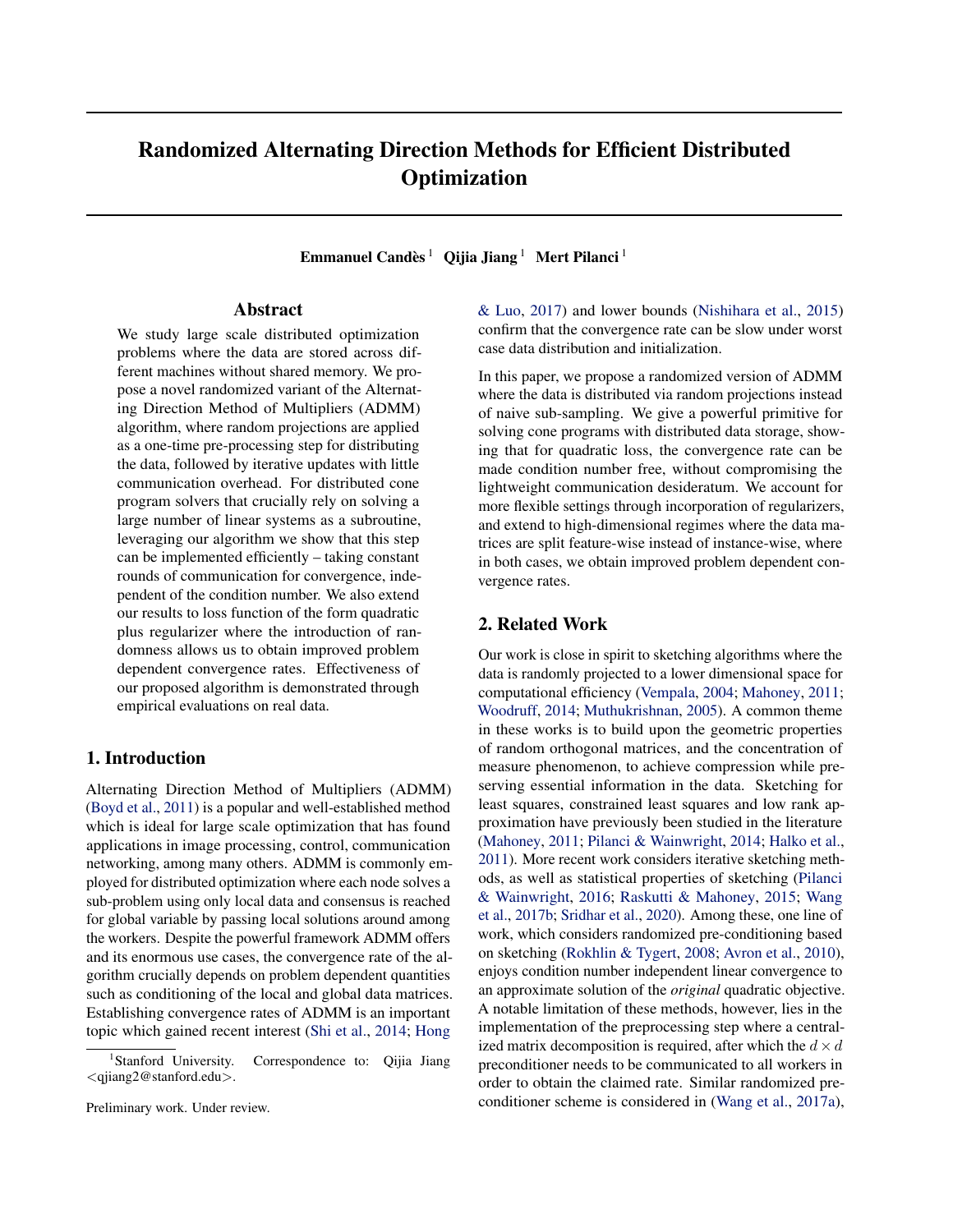<span id="page-1-0"></span>albeit working with quadratic loss only. At the other end sits (stochastic) first-order and quasi-second-order methods including accelerated gradient descent [\(Nesterov,](#page-8-0) [1983\)](#page-8-0), randomized Kaczmarz [\(Strohmer & Vershynin\)](#page-8-0), FISTA [\(Beck](#page-8-0) [& Teboulle,](#page-8-0) [2009\)](#page-8-0), L-BFGS [\(Nocedal,](#page-8-0) [1980\)](#page-8-0), and approximate Newton type methods [\(Zhang & Xiao,](#page-9-0) [2015;](#page-9-0) [Shamir](#page-8-0) [et al.,](#page-8-0) [2014\)](#page-8-0), all of which are able to work with distributed data, at the cost of having the global iteration complexity that necessarily scales with the condition number in certain parameter regimes. This in turn entails considerable amount of synchronization throughout the execution, and makes matter even worse in presence of stragglers. Our proposed method, in contrast, takes fixed rounds of communication, inherently oblivious to the problem size and data on hand. For general conic programs, the options for distributed computing are much more scarce. State-of-the-art solvers [\(Brendan et al.,](#page-8-0) [2016;](#page-8-0) [Stellato et al.,](#page-8-0) [2018\)](#page-8-0) rely on operator splitting techniques, which reliably provide modest accuracy solution with computationally inexpensive operations, in the regime where interior-point methods run into scalability issues.

While it is known that various sketching techniques generally speed up computation in the centralized storage setting, investigating sketching in the context of distributed computing, *without* transmitting large matrices around during the iterations, while maintaining *condition-number free* rate, with guarantee for *high-accuracy* solution for any user-specified accuracy, hasn't been explored before to the best of our knowledge.

## 3. ADMM Lower Bound

The convergence of ADMM can be prohibitively slow depending on the conditioning of the local data matrices, assumed to be stored in two separate machines. Consider minimizing  $f(x) = \frac{1}{2} ||Ax - b||_2^2$ , where

$$
A := \begin{bmatrix} A_1 \\ A_2 \end{bmatrix} = \begin{bmatrix} Q^{1/2} \\ \sqrt{\delta} I_d \end{bmatrix} \quad \text{and} \quad b := \begin{bmatrix} b_1 \\ b_2 \end{bmatrix} = \begin{bmatrix} 0_d \\ 0_d \end{bmatrix}
$$

with  $m \cdot I_d \preceq Q \preceq L \cdot I_d$  a positive definite matrix. It is obvious that  $x^* = 0_d$ . With the data matrix and response vector split across 2 workers, ADMM will form the following augmented Lagrangian for the consensus constraint  $x = y$  on the local variable:

$$
\min_{x,y} \max_{\lambda} \frac{1}{2} ||A_1 x - b_1||_2^2 + \frac{1}{2} ||A_2 y - b_2||_2^2
$$

$$
+ \lambda^{\top} (x - y) + \frac{\rho}{2} ||x - y||_2^2,
$$

and employ the update below for alternating minimization (combining linear and quadratic terms in augmented Lagrangian, and identifying u with  $\lambda/\rho$ )

$$
x_{k+1} = \arg\min_{x} x^{\top} Qx + \rho ||x - y_k + u_k||_2^2
$$
  
=  $\left(\frac{1}{\rho} Q + I\right)^{-1} (y_k - u_k)$   

$$
y_{k+1} = \arg\min_{y} \delta ||y||_2^2 + \rho ||x_{k+1} - y + u_k||_2^2
$$
  
=  $\frac{\rho}{\rho + \delta} (x_{k+1} + u_k)$   

$$
u_{k+1} = u_k + x_{k+1} - y_{k+1},
$$

where each machine keeps local variable  $x$  and  $y$ , and only length d vectors are communicated at each iteration. We can rewrite the update more concisely as

$$
y_{k+1} := Ty_k := \left(\frac{\rho(\rho - \delta)}{\rho + \delta}(Q + \rho I)^{-1} + \frac{\delta}{\rho + \delta}I\right)y_k,
$$

where the eigenvalues of T are  $1 - \frac{\rho(\lambda + \delta)}{(\rho + \delta)(\lambda + \delta)}$  $\frac{\rho(\lambda+\delta)}{(\rho+\delta)(\lambda+\rho)}$  and  $\lambda$  is an eigenvalue of Q (so  $m \leq \lambda \leq L$ ). If we pick the step size  $\rho = m^{1/2 - \epsilon} L^{1/2 + \epsilon}$ , the convergence rate is lower bounded as follows with the argument in [\(Nishihara et al.,](#page-8-0) [2015\)](#page-8-0):

$$
||y_{k+1}||_2 \ge \left(1 - \frac{2}{1 + \kappa^{0.5 + |\epsilon|}}\right)^k ||y_1||_2,
$$

where  $\kappa = L/m$  denotes the condition number of Q. Therefore we see the *unavoidable* dependence of the convergence rate of ADMM on the (potentially ill-behaved) worst local conditioning of the partitioned data.

### 4. RDMM For Quadratic Loss

In this section, we give the algorithm for solving largescale quadratic problems in a distributed fashion with little communication overhead and condition-number free convergence rate. More general problems, such as logistic regression, which can be cast as solving a sequence of weighted least squares problems, can also benefit from the algorithm.

### 4.1. Randomized Preprocesing

Note that ADMM splits the data matrix  $A \in \mathbb{R}^{n \times d}$  into  $S_1A$  and  $S_2A$  where  $S_1 \in \mathbb{R}^{n_1 \times n}$  and  $S_2 \in \mathbb{R}^{n_2 \times n}$  are sub-sampling matrices which satisfy  $S_1^\top S_1 + S_2^\top S_2 = I_n$ . Alternatively we can consider more general decompositions that satisfy the following property.

**Definition 1.** We say that  $\{S_i\}$  provides a  $\delta$ -*stable decomposition of identity* if it holds that  $\sum_i S_i^\top S_i = I$  and  $\forall i$ ,

$$
\inf_{\|Az\|_2=1} \|S_i Az\|_2^2 \ge 1 - \delta, \quad \sup_{\|Az\|_2=1} \|S_i Az\|_2^2 \le 1 + \delta
$$

for some constant  $0 < \delta < 1$ .

This assumption says that  $S_i$  forms a subspace embedding for the column space of  $A$ , i.e., it preserves norms for vectors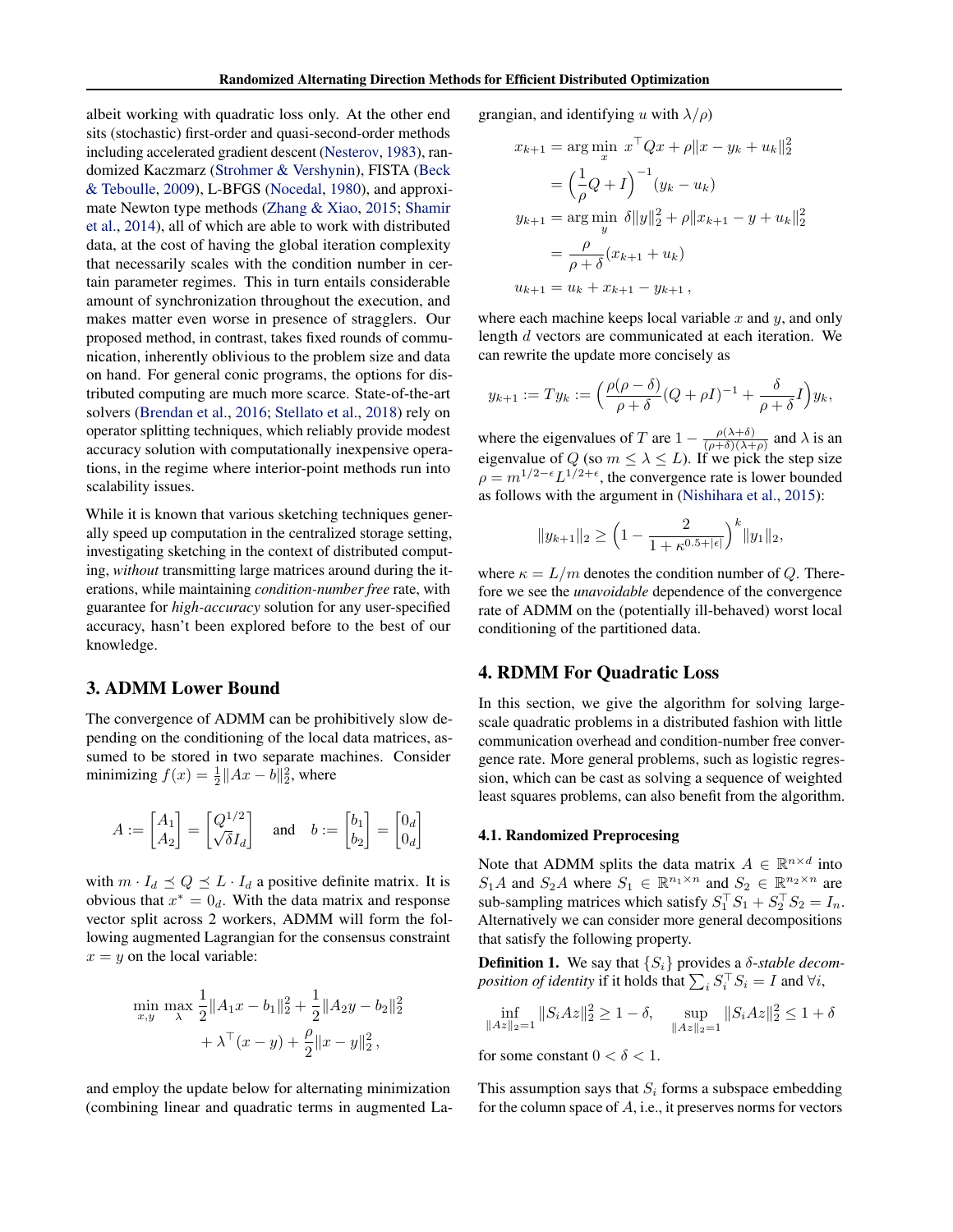<span id="page-2-0"></span>lying in the column span of A up to an additive factor. One example of a stable decomposition is the pair of Subsampled Randomized Hadamard matrices [\(Tropp,](#page-8-0) [2011\)](#page-8-0), i.e.,  $S_1 =$  $P_1HD$  and  $S_2 = P_2HD$  where  $P_1$  and  $P_2$  are two diagonal selection matrices denoting disjoint sets of indices,  $H$  is the Walsh-Hadamard matrix, and  $D$  is a random diagonal matrix with  $\pm 1$  entries. The following proposition establies that taking  $n_i = \mathcal{O}(d \log d)$  gives  $\delta = \mathcal{O}(1)$ , but in general if  $N \ll n/d$ , the subspace embedding holds with  $\delta =$  $dN/n \ll 1$ .

Proposition 1 (SRHT Preserves Geometry, generalized from [\(Tropp,](#page-8-0) [2011\)](#page-8-0)). Fix a  $n \times d$  matrix U with orthonormal columns, and draw a random  $\ell \times n$  SRHT matrix S where the embedding dimension  $l = n/N < n$  satisfies

$$
\ell = \Omega\left(\frac{d\log(d) \vee \log(dn) \log(d)}{dN/n + (1 - dN/n) \log(1 - dN/n)}\right).
$$

Then except with probability  $\mathcal{O}(d^{-1})$ ,

$$
\sqrt{1-dN/n} \leq \sigma_d(SU)
$$
 and  $\sigma_1(SU) \leq \sqrt{1+dN/n}$ .

In fact replacing  $H$  with any unitary matrix with uniformly small entries that is equipped with fast matrix-vector multiply (i.e., order  $\mathcal{O}(n \log n)$ ) will work as well. It is important to note that after the preprocessing step  $S_iA$ , which can be trivially parallelized across columns among workers, the local data  $S_iA$  is well-conditioned with respect to the  $\|\cdot\|_{A^\top A}$ norm, but not the  $\|\cdot\|_2$  norm; therefore naive implementation of ADMM or first-order (accelerated) gradient descent on the randomized data won't exhibit comparable conditionnumber free performance.

#### 4.2. Distributed and Parallel Computing

We proceed by performing updates with the preprocessed data matrix split among  $N$  workers across the rows, assuming that  $\{S_i\}$  form  $\delta$ -stable decomposition. This implies that each local data matrix  $A^\top S_i^\top S_i A$  is invertible and is also equivalent to saying for  $U$  the left singular matrix of  $A$ ,

$$
(1 - \delta)U^{\top}U \preceq U^{\top} S_i^{\top} S_i U \preceq (1 + \delta)U^{\top}U. \tag{1}
$$

We propose the following algorithm.

| <b>Algorithm 1 RDMM</b> for LS (N Workers)                                                                          |
|---------------------------------------------------------------------------------------------------------------------|
| <b>Input:</b> Data batches $\{S_iA, S_i b\}_{i=1}^N$ , stepsize $\mu$                                               |
| Initialize $\lambda_i^0 = 0_n \ \forall i \in [N]$ .                                                                |
| for $k = 0$ to maxiter-1 do                                                                                         |
| $x_i^{k+1} = (A^\top S_i^\top S_i A)^{-1} (A^\top S_i^\top S_i b - \lambda_i^{\prime k}) \ \forall i \in [N]$       |
| $\lambda_i^{i_{k+1}} = \lambda_i^{\prime k} + \mu \tilde{A}^\top A (x_i^{k+1} - \bar{x}^{k+1}) \ \forall i \in [N]$ |
| end for                                                                                                             |
| <b>Output:</b> Any one of $x_i^{\text{maxiter}}$ .                                                                  |

This algorithm can be cast as a special instance of the dual decomposition method on the following consensus form for the least squares objective  $f(x) = 1/2||Ax - b||_2^2$ :

$$
\begin{array}{ll}\text{minimize} & \frac{1}{2} \sum_{i=1}^{N} \|S_i A z_i - S_i b\|_2^2\\ \text{subject to} & A z_i = A \bar{z} \quad \forall i \in [N] \end{array} \tag{2}
$$

for  $\bar{z} = \frac{1}{N} \sum_{i=1}^{N} z_i$ . Denoting  $f_i(z_i) = \frac{1}{2} ||S_i A z_i - S_i b||_2^2$ , we have the following Langrangian,

$$
\max_{\lambda_i} \min_{\{z_i\}} \sum_{i=1}^N f_i(z_i) + \sum_{i=1}^N \lambda_i^{\top} \left( Az_i - \frac{1}{N} \sum_{j=1}^N Az_j \right),
$$

which letting  $f_i^*(v) := \sup_u u^\top v - f_i(u)$  be the conjugate function, is the same as

 $\lambda$ 

$$
\max_{\{\lambda_i\}} \quad \sum_{i=1}^N -f_i^* \Big(-A^\top \lambda_i + \frac{1}{N} A^\top \lambda_i + \frac{1}{N} \sum_{j \neq i} A^\top \lambda_j \Big).
$$

Rewriting the previous step, it reduces to solving the following convex problem at each iteration  $k$ ,  $\max_{\{\lambda_i^k\}} \sum_{i=1}^N -f_i^*(-\hat{A}^\top \lambda_i^k + A^\top \bar{\lambda}^k)$ , where we know the gradient of this function w.r.t  $\lambda_i$  is

$$
\left(1 - \frac{1}{N}\right) A \nabla f_i^*(-A^\top \lambda_i^k + A^\top \bar{\lambda}^k) - \frac{1}{N} A \sum_{j \neq i} \nabla f_j^*(-A^\top \lambda_j^k + A^\top \bar{\lambda}^k).
$$
 (3)

Note that if we initialize with  $\frac{1}{N} \sum_i A^\top \lambda_i^0 = 0$ , for  $k = 0$ , using Danskin's theorem, assuming  $f_i(\cdot)$  is strongly convex:

$$
\nabla f_i^*(-A^\top \lambda_i^k + A^\top \bar{\lambda}^k) = \arg \min_{z_i} f_i(z_i) + \lambda_i^{k\top} A z_i
$$
  
= 
$$
(A^\top S_i^\top S_i A)^{-1} (A^\top S_i^\top S_i b - A^\top \lambda_i^k) = x_i^{k+1},
$$

which gives the desired dual ascent update on  $\{\lambda_i\}$  when putting together with (3)

$$
\lambda_i^{k+1} = \lambda_i^k + \mu \Big( A x_i^{k+1} - \frac{1}{N} \sum_{j=1}^N A x_j^{k+1} \Big) \tag{4}
$$

with stepsize  $\mu$ . Note the sum  $\frac{1}{N} \sum_i A^{\top} \lambda_i^k = 0$  stays constant for all iterations  $k$ , which can be observed by summing up both sides of (4) for  $i = 1 \cdots, N$ . Identifying  $\lambda_i^{\prime k} := A^{\top} \lambda_i^k$  gives the algorithm. Therefore Algorithm 1 looks at problem (2) through the lens of the following unconstrained objective:

$$
\min_{\{\lambda_i'\}} \sum_{i=1}^N \frac{1}{2} (-\lambda_i' + \bar{\lambda}' + A^\top S_i^\top S_i b)^\top (A^\top S_i^\top S_i A)^{-1}
$$

$$
(-\lambda_i' + \bar{\lambda}' + A^\top S_i^\top S_i b) - \frac{1}{2} b^\top S_i^\top S_i b.
$$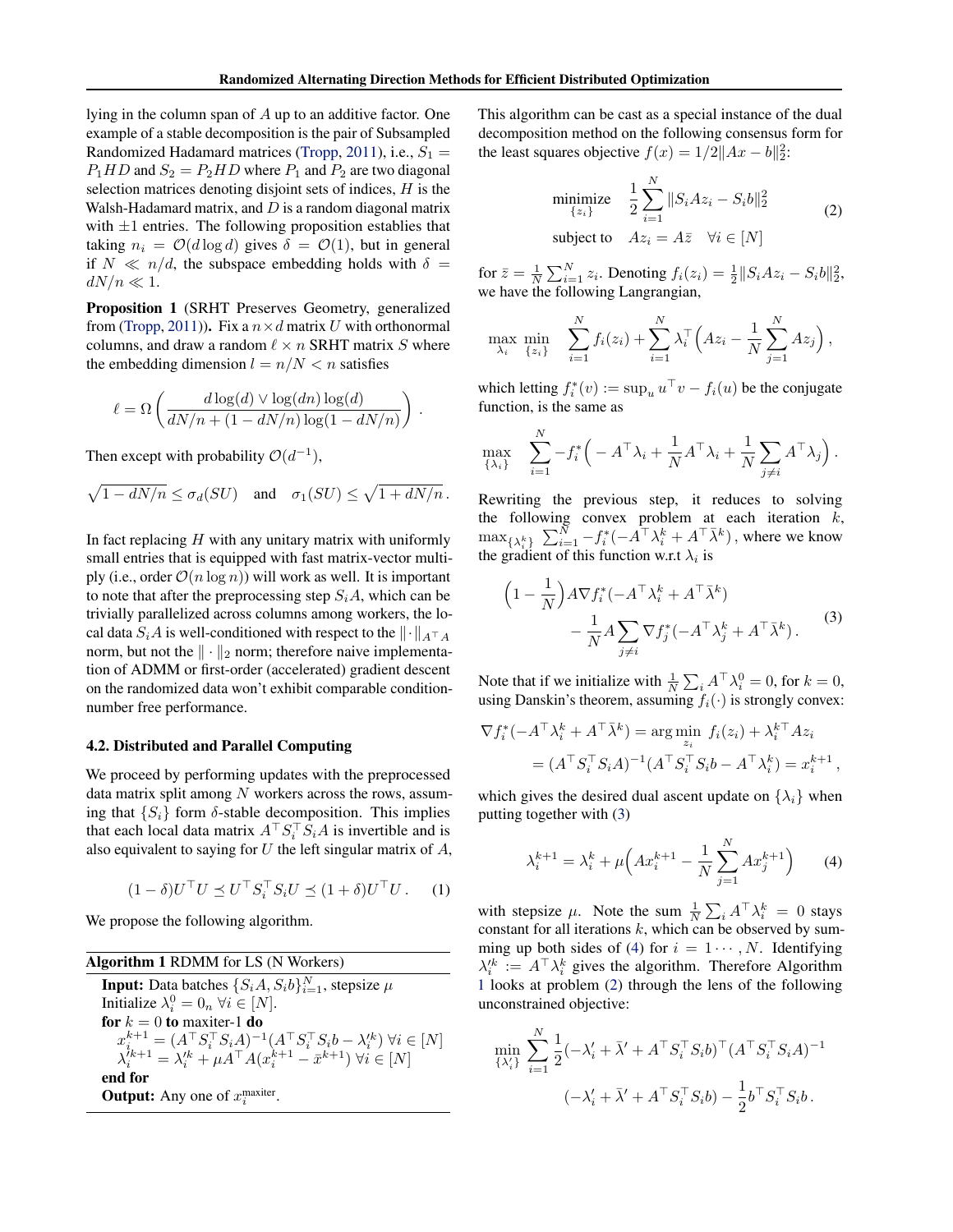<span id="page-3-0"></span>We note that the dependence on the scaling matrix  $A^{\top}A$ in the dual update step in Algorithm [1,](#page-2-0) together with the assumption on  $S_iA$ , is crucial for our analysis for removing the *condition number* dependence in the convergence rate; this is also why instead of imposing the constraint  $z_i = \overline{z}$  we incorporated A into the constraint, which effectively makes the algorithm affine-invariant. We state the convergence rate of the algorithm in the theorem below and defer the proof to Appendix [A.2.](#page-10-0) The analysis hinges on showing a recursion of the form

$$
\Delta \lambda_i^{k+1} = \left[ I - \mu Q_i \right] \Delta \lambda_i^k + \frac{\mu}{N} \sum_{j \neq i} (Q_j - Q_i) \Delta \lambda_j^k
$$

on the dual variable  $\{\lambda_i\}_{i=1}^N$  for  $Q_i$  =  $A(A^\top S_i^\top S_i A)^{-1} A^\top$ , after which subspace embed-ding property [\(1\)](#page-2-0) is invoked on  $Q_i$  to show  $\kappa(Q_i) = \mathcal{O}(1)$ and the dual progress is translated back to the primal space for reaching the final claimed result.

**Theorem 2** (RDMM for Quadratic Loss). Let  $\{S_i\}_{i \in [N]}$ *form a*  $\delta$ -stable decomposition of  $I_n$  for  $N = \mathcal{O}(\frac{n^{\alpha}}{d \log(d)})$ *and assume that the solution* x ∗ *to the overdetermined linear system is unique. Then Algorithm [1](#page-2-0) using*  $\mu = (1 + \delta)(1 - \delta)$  $\delta(1 - \frac{N-1}{N} \frac{2\delta}{1-\delta})^{-1}$  *produces*  $x_i^k$  *such that for all*  $k \ge 1$ *,* 

$$
\frac{1}{N} \sum_{i=1}^{N} f(x_i^k) - f(x^*) \le \frac{1}{(1-\delta)^2} \cdot \delta^{2(k-1)} f(x^*) \, .
$$

Remark. For achieving  $\epsilon$ -accuracy, RDMM requires  $\mathcal{O}(\frac{\log(1/\epsilon)}{\log(n)/\epsilon})$  $\frac{\log(1/\epsilon)}{\log(n/(dN)})$  iterations. This is significantly better than *ADMM and other distributed first order methods for large* √ *values of n, where they typically require*  $\mathcal{O}(\sqrt{\kappa} \log(1/\epsilon))$ *iterations. Since each iteration requires communication between workers as well as local computation, RDMM improves the overall communication and computational complexity by a large margin.*

A few additional remarks about implementation are in order. Note that QR factorization of the sketched submatrix  $(A^{\top} S_i^{\top} S_i A)^{-1}$  can be cached locally on each machine so that each subsequent iteration only involves one matrixvector multiply and one back-substitution for solving the linear system in step 1 of the iterative updates, i.e., complexity on the same order as computing gradient in first order methods. Alternatively, an inexact solver such as CG can be called upon to obtain an approximate local solution.

We find it helpful to elaborate on the implementation of step 2. At every iteration, each machine computes in parallel step 1, after which they communicate the length- $d$ vector  $x_i^{k+1}$  back to the master node. The master node calculates  $\bar{x}^{k+1}$ , and send  $\{x_i^{k+1}\}_{i=1}^N$  along with  $\bar{x}^{k+1}$ back to the  $N$  worker nodes. Recall that since we have  $A^{\top}A = A^{\top}(\sum_{i=1}^{N} S_i^{\top} S_i)A$ , each worker node then proceeds by computing locally  $A^\top S_i^\top S_i A(x_j^{k+1} - \bar{x}^{k+1})$  for

all  $j \in [N]$  and sends back the resulting N-by-d matrix to the master node for summation and performing the dual update. The updated  $\lambda_i'^{k+1}$  are then distributed to each worker for the next iteration of the primal update. Throughout the process, at most N-by-d size matrices are transmitted across machines and no huge matrix movement is involved.

## 5. RDMM For Regularized Least Squares

In this section, we give the generalization of the algorithm for solving quadratic problem with regularizers.

### 5.1. High-dimensional  $\ell_2$  regression

In the case where one wants to fit regularized least squares on high-dimensional data with  $d \gg n$ , we can take the dual of  $g(x) := 1/2||Ax - b||_2^2 + \eta/2||x||_2^2$  to get

$$
\min_{y} f(y) := \min_{y} \frac{1}{2\eta} \|A^{\top}y\|^{2} + \frac{1}{2} \|y\|^{2} - y^{\top}b, \quad (5)
$$

where the primal and dual solution are related by  $x^* =$  $\frac{1}{\eta}A^{\top}y^*$ . If we perform row splitting on this objective, it will correspond to column splitting of the original data matrix A (which we assume to have  $n \ll d$  and full row rank). We take  $\eta = 1$  in what follows w.l.o.g.

Algorithm 2 RDMM for High-dimensional Ridge **Input:** Data batches  $\{S_i A^\top, b\}_{i=1}^N$ , stepsize  $\mu$ Initialize  $\lambda_i^{\prime 0} = 0_n \,\forall i$ . for  $k = 0$  to maxiter-1 do  $y_i^{k+1} = (AS_i^{\top} S_i A^{\top} + \frac{1}{N} I)^{-1} (\frac{1}{N} b - \lambda_i^{\prime k}) \quad \forall i \in [N]$  $\lambda_i^{\prime k+1} = \lambda_i^{\prime k} + \mu (A A^\top + \frac{1}{N} I)(y_i^{k+1} - \bar{y}^{k+1}) \quad \forall i$ end for **Output:** Any one of  $\frac{1}{\eta}A^{\top}y_i^{\text{maxiter}}$ .

For N workers, consider the following consensus form for solving (5): (where we denote  $\hat{A}^{\top} = [A^{\top}; 1/\sqrt{N} \cdot I]$ )

minimize 
$$
\sum_{i=1}^{N} \frac{1}{2} ||S_i A^\top y_i||_2^2 + \frac{1}{2N} ||y_i||_2^2 - \frac{1}{N} y_i^\top b
$$
(6)

subject to  $A^{\dagger} \bar{y} = A^{\dagger} y_i \quad \forall i \in [N].$ 

 $\ddot{\phantom{a}}$ 

Denoting  $f_i(y_i) = \frac{1}{2} ||S_i A^\top y_i||_2^2 + \frac{1}{2N} ||y_i||_2^2 - \frac{1}{N} y_i^\top b$ , we have the following Langrangian,

$$
\max_{\{\lambda_i\}} \min_{\{y_i\}} \quad \sum_{i=1}^N f_i(y_i) + \sum_{i=1}^N \lambda_i^{\top} \left( \hat{A}^{\top} y_i - \frac{1}{N} \sum_{j=1}^N \hat{A}^{\top} y_j \right),
$$

which letting  $f_i^*(v) := \sup_u u^\top v - f_i(u)$  be the conjugate function, becomes the unconstrained objective

$$
\max_{\{\lambda_i\}} \quad \sum_{i=1}^N -f_i^* \Big(-\hat{A}\lambda_i + \frac{1}{N}\hat{A}\lambda_i + \frac{1}{N}\sum_{j \neq i} \hat{A}\lambda_j\Big). \tag{7}
$$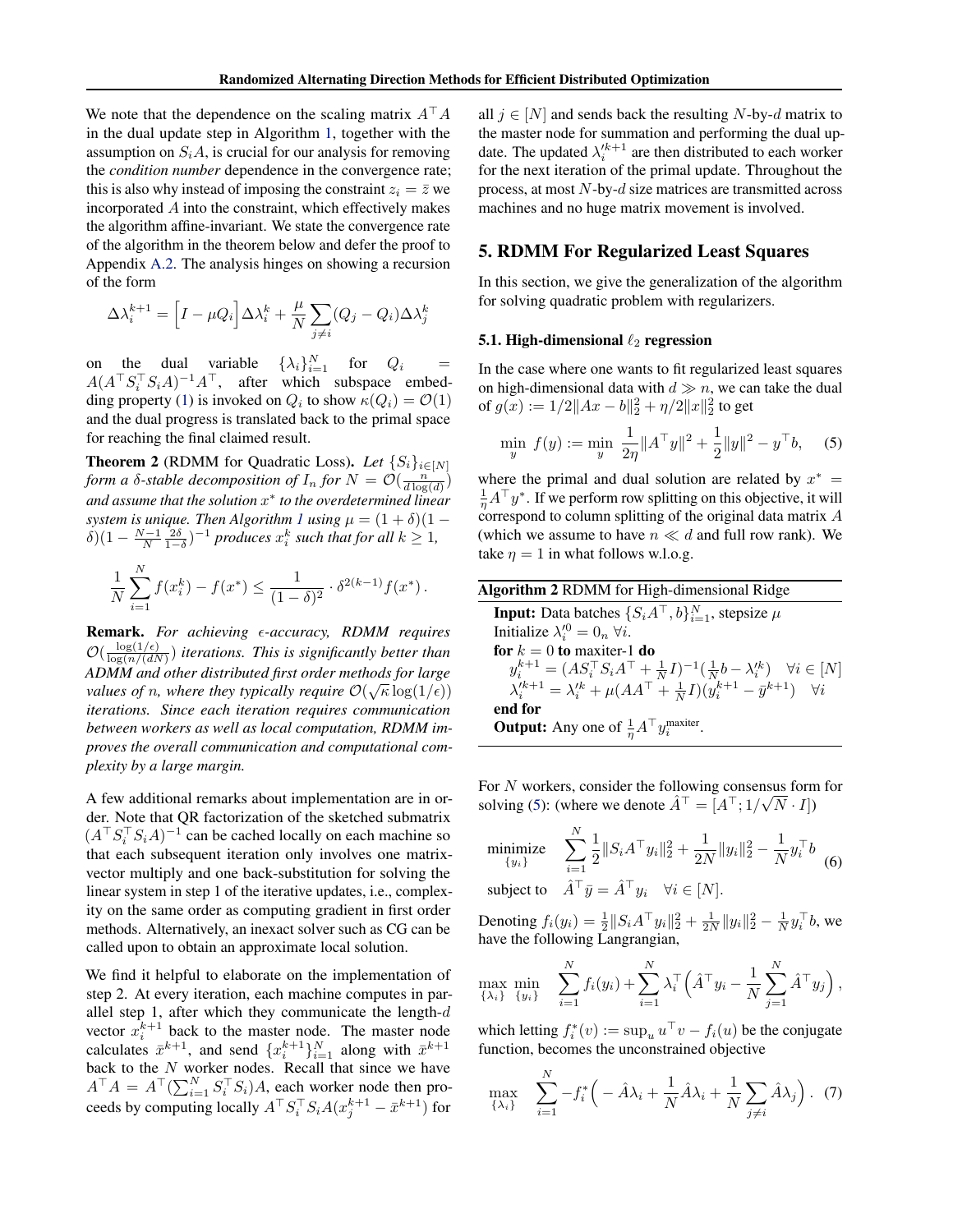<span id="page-4-0"></span>Rewriting the previous step, [\(6\)](#page-3-0) boils down to solving the following convex problem at each iteration  $k$ ,  $\max_{\{\lambda_i^k\}} \sum_{i=1}^N -f_i^*(-\hat{A}\lambda_i^k + \hat{A}\bar{\lambda}^k)$ , where we know the gradient of this function w.r.t  $\lambda_i$  is

$$
\begin{aligned} \left(1 - \frac{1}{N}\right) \hat{A}^\top \nabla f_i^*(- \hat{A} \lambda_i^k + \hat{A} \bar{\lambda}^k) \\ &- \frac{1}{N} \hat{A}^\top \sum_{j \neq i} \nabla f_j^*(- \hat{A} \lambda_j^k + \hat{A} \bar{\lambda}^k) \, . \end{aligned}
$$

Note that if we initialize with  $\frac{1}{N} \sum_i \hat{A} \lambda_i^0 = 0$ , for  $k = 0$ ,

$$
\nabla f_i^*(-\hat{A}\lambda_i^k + \hat{A}\bar{\lambda}^k) = \arg\min_{z_i} f_i(z_i) + \lambda_i^{k\top}\hat{A}^{\top}z_i
$$

$$
= \left(AS_i^{\top}S_iA^{\top} + \frac{1}{N}I\right)^{-1}\left(\frac{1}{N}b - \hat{A}\lambda_i^k\right) = y_i^{k+1},
$$

which gives the dual ascent update on  $\{\lambda_i\}$  as

$$
\lambda_i^{k+1} = \lambda_i^k + \mu \Big(\hat{A}^\top y_i^{k+1} - \frac{1}{N}\sum_{j=1}^N \hat{A}^\top y_j^{k+1}\Big)
$$

with stepsize  $\mu$  at each iteration. Now since the sum  $\frac{1}{N} \sum_i \hat{A} \hat{\lambda}_i^k = 0$  stays constant for all iterations k, which we recognize by summing up both sides of the previous display for  $i = 1 \cdots, N$ , this is identical to Algorithm [2,](#page-3-0) where we denote  $\lambda_i^{jk} := \hat{A}\lambda_i^k$ . Therefore to work out the convergence rate it suffices to look at iterate contraction of  $\{\lambda_i\}$  for the objective [\(7\)](#page-3-0). We give the result below and refer the reader to Appendix [A.3](#page-11-0) for the analysis. The argument begins by deriving a multiplicative bound on the progress made in dual variables at each iteration  $\sum_i \|\Delta \bar{\lambda}_i'^{k+1}\|_2^2 \leq \alpha^2 \sum_i \|\Delta \lambda_i'^{k}\|_2^2$  for some  $\alpha < 1$ , bearing resemblance to what is done in Theorem [2,](#page-3-0) after which it is translated to progress in function value  $q(\cdot)$  through

$$
\frac{1}{2} \|\Delta x_i^{k+1}\|_{A^\top A + I}^2 = \frac{1}{2} \|A^\top \Delta y_i^{k+1}\|_{A^\top A + I}^2
$$
  
= 
$$
\frac{1}{2} \|A^\top (AS_i^\top S_i A^\top + N^{-1}I)^{-1} \Delta \lambda_i'^k\|_{A^\top A + I}^2
$$

to yield the conclusion below.

Theorem 3 (RDMM for High-dimensional Ridge Regression). Let  $\{S_i\}_{i=1}^N$  form a  $\delta$ -stable decomposition of  $I_d$  for  $N = \mathcal{O}(\frac{n}{d \log(d)})$  and assume that the solution  $y^*$  to [\(5\)](#page-3-0) is *unique.* Then Algorithm [2](#page-3-0) with  $\mu = (1 + \delta)(1 - \delta)(1 - \delta)$  $\frac{N-1}{N}\frac{2\delta}{1-\delta}$ )<sup>-1</sup> produces  $x_i^k := A^\top y_i^k$  such that

$$
\frac{1}{N} \sum_{i=1}^{N} g(x_i^{k+1}) - g(x^*) \le \delta^{2k} \cdot C
$$

*for all* k ≥ 1 *and some problem dependent constant* C *that is a function of*  $\delta$ ,  $\lambda(A)$ ,  $||y^*||_2$  *and* N.

The communication cost of performing the updates will be roughly the same as un-regularized case Algorithm [1](#page-2-0) with

all-broadcast of  $\{y_i^{k+1}\}_{i=1}^N$  and each worker node sending back  $(AS_i^{\top} S_i A^{\top} + \frac{1}{N^2} I)(y_j^{k+1} - \bar{y}^{k+1})$  for all  $j \in [N]$ . The master node collects to perform the summation and distributes the newly updated  $\lambda_i'^{k+1}$  to each worker node to prepare for the next round.

## 5.2. Quadratic Loss with Smooth Penalty

One can extend the algorithm to incorporate smooth and convex penalty. We consider the case where we have a regularization term  $g(x)$  assumed twice-differentiable, mstrongly-convex and L-smooth. We are interested in

$$
\min_{x} f(x) := \min_{x} \frac{1}{2} \|Ax - b\|_{2}^{2} + g(x). \tag{8}
$$

We propose the following Algorithm 3, which are natural updates when the splitting is performed as (for  $\hat{A}$  :=  $[A; \sqrt{L} \cdot I_d])$ 

minimize 
$$
\frac{1}{2} (||S_1 Ax - S_1 b||_2^2 + ||S_2 Ay - S_2 b||_2^2) + \frac{1}{2} (g(x) + g(y))
$$
\nsubject to  $\hat{A}_{\text{max}} = \hat{A}_{\text{min}}$ 

subject to  $Ax = Ay$ ,

where again we let  $\lambda' = \hat{A}^\top \lambda$ . It is not hard to see that the algorithm amounts to sequentially updating for the primal and dual variables after formulating the Langarian for the above consensus problem (9).

| <b>Algorithm 3 RDMM</b> (Quadratic w/ Regularizer)                                                                                                                                                     |
|--------------------------------------------------------------------------------------------------------------------------------------------------------------------------------------------------------|
| <b>Input:</b> Data batches $\{S_iA, S_i b\}_{i=1}^2$ , stepsize $\mu$ , regular-                                                                                                                       |
| izer $q(\cdot)$                                                                                                                                                                                        |
| Initialize $\lambda_i^{\prime 0} = 0_d$ .                                                                                                                                                              |
| for $k = 0$ to maxiter-1 do                                                                                                                                                                            |
| $x_{k+1} = \arg\min_{x} \frac{1}{2}   S_1Ax - S_1b  _2^2 + \frac{1}{2}g(x) - \lambda_k'^{\top} x$<br>$y_{k+1} = \arg\min_{y} \frac{1}{2}   S_2Ay - S_2b  _2^2 + \frac{1}{2}g(y) + \lambda_k'^{\top} y$ |
|                                                                                                                                                                                                        |
| $\lambda'_{k+1} = \lambda'_{k} + \mu(A^{\dagger} A + L \cdot I_d)(y_{k+1} - x_{k+1})$                                                                                                                  |
| end for                                                                                                                                                                                                |

**Output:** Either  $x_{\text{maxiter}}$  or  $y_{\text{maxiter}}$ .

Theorem 4 (RDMM for Regularized Least Squares). *Suppose*  $\{S_i\}$  *form a*  $\delta$ -stable decomposition of  $I_n$  and assume *that the solution* x ∗ *to* (8) *is unique. Then Algorithm 3 with*  $\mu = \frac{1}{((1-\delta)^{-1} \vee L/m) + (1+\delta)^{-1}}$  *produces*  $x_k$  *such that* 

$$
f(x_{k+1}) - f(x^*) \le \left(\max\left\{\frac{L(1+\delta) - m}{L(1+\delta) + m}, \delta\right\}\right)^{2k} \cdot C
$$

*for all*  $k \geq 1$ , where we assume  $m \cdot I_d \preceq \nabla^2 g(x) \preceq$  $L \cdot I_d \,\forall x \in dom(f)$  and C is a data-dependent constant *that is a function of*  $\delta$ ,  $L, m, \lambda(A)$  *and*  $\|\nabla g(x^*)\|_2$ *.* 

Details for the convergence analysis and for handling inexact solves for the first two inner steps are elaborated in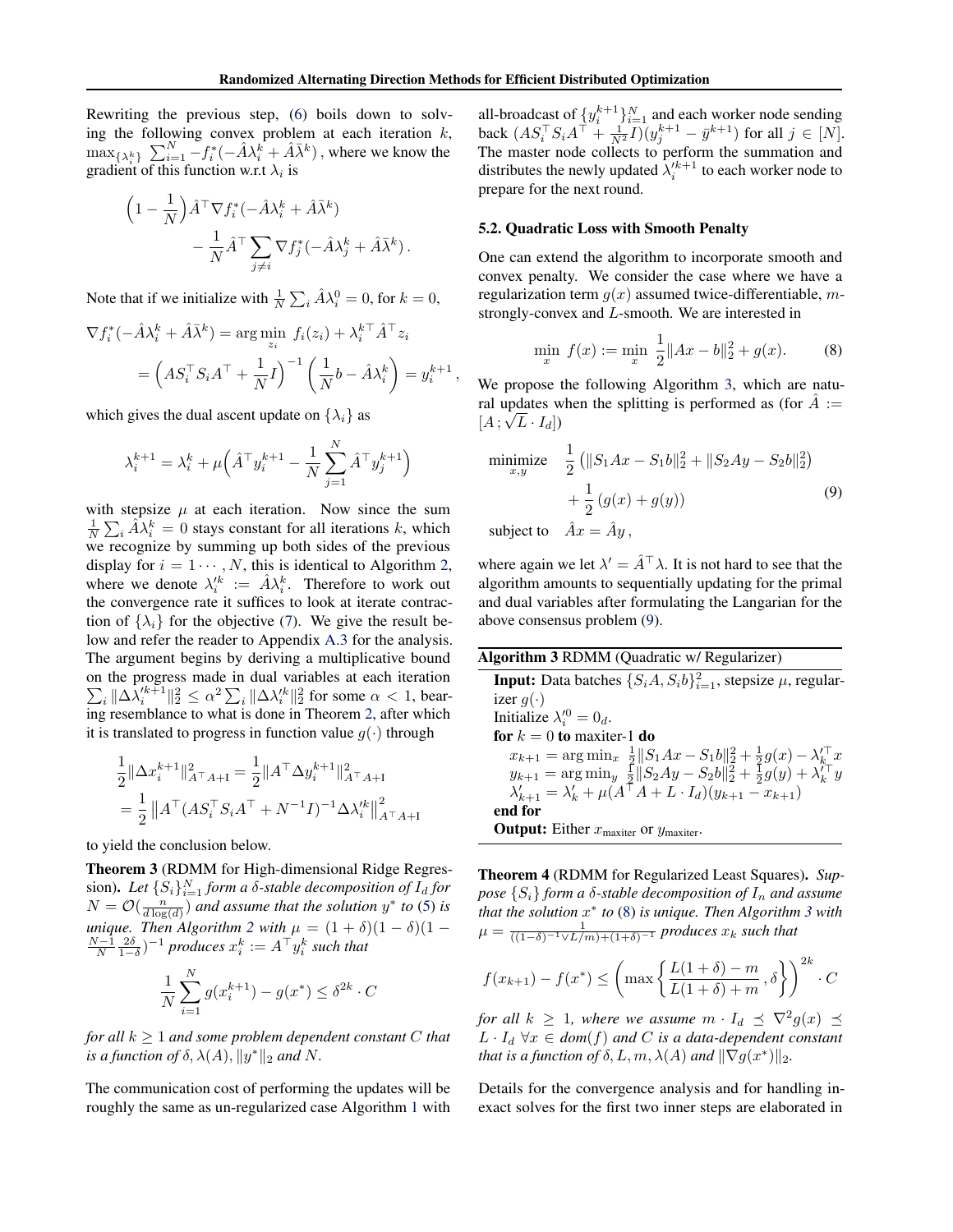<span id="page-5-0"></span>Appendix [B,](#page-13-0) with extension to non-smooth penalty and additional use cases also discussed. We note that the convergence rate only depends on the strong convexity and smoothness parameter of the *regularizer* and not the condition number of the *data matrix*, in stark contrast to ADMM as illustrated in Section [3.](#page-1-0)

Here again, step 1 and 2 can be performed in parallel, and only length-d vectors  $x_{k+1}$ ,  $y_{k+1}$  are communicated to compute  $A^\top S_i^\top S_i A(y_{k+1} - x_{k+1})$  for carrying out step 3.

## 6. RDMM For Splitting Cone Solver

The distributed linear system solver introduced in Section [4](#page-1-0) can be employed for implementing the subroutine required for general cone programs using the homogeneous self-dual embedding [\(Brendan et al.,](#page-8-0) [2016\)](#page-8-0). Standard form of cone program can be written as

$$
\begin{array}{ll}\text{minimize} & c^\top x\\ \text{subject to} & s = b - Ax \in \mathcal{K} \end{array} \tag{10}
$$

for  $x \in \mathbb{R}^p$  and  $s \in \mathbb{R}^q$  with  $q \geq p$ . Problem data here are  $A \in \mathbb{R}^{q \times p}, b \in \mathbb{R}^{q}, c \in \mathbb{R}^{p}$  and convex cone K. The embedding forms the KKT condition and reduces problem (10) to a feasibility problem as

find 
$$
(u, v)
$$
  
such that  $v = Qu$ ,  $(u, v) \in C \times C^*$ 

for

$$
Q := \begin{bmatrix} 0 & A^{\top} & c \\ -A & 0 & b \\ -c^{\top} & -b^{\top} & 0 \end{bmatrix} \text{ and } C := \mathbb{R}^p \times \mathcal{K}^* \times \mathbb{R}_+
$$

where  $K^*$  denotes the dual cone. The splitting cone solver SCS [\(Brendan et al.,](#page-8-0) [2016\)](#page-8-0) then proceeds by transforming the two constraints to

$$
\min \; \mathbb{1}_{\mathcal{C}\times\mathcal{C}^*}(u,v) + \mathbb{1}_{Qu=v}(\tilde{u},\tilde{v}) \; \text{ s.t } (u,v) = (\tilde{u},\tilde{v})
$$

and performing ADMM on the problem gives the following algorithm at iteration  $k$ , after simplification:

$$
\tilde{u}^{k+1} = (I + Q)^{-1} (u^k + v^k)
$$
\n(11)

$$
u_i^{k+1} = \Pi_{\mathbb{R}^p \times \mathcal{K}^* \times \mathbb{R}_+}(\tilde{u}^{k+1} - v_k)
$$
 (12)

$$
v^{k+1} = v^k - \tilde{u}^{k+1} + u^{k+1}.
$$
 (13)

At a high level, the algorithm is performing alternating projection onto the two constraint sets (correspond to projection onto linear subspace (11) and convex cone projection (12), which typically admits closed-form solution); the last step (13) is a dual variable update for the consensus constraint. For large-scale setting, Conjugate Gradient is the default option in SCS for solving the first step and in this section, we consider replacing CG with RDMM, which works with distributed data and yields faster convergence, independent of the condition number.

## 6.1. Algorithm for SOCP using SCS

We specialize the application of SCS to Second-order Cone Program (SOCP) in our discussion, although the same methodology generalizes to other cone programs including LP and SDP. As done in Section 4.1 of [\(Brendan et al.,](#page-8-0) [2016\)](#page-8-0), the first step  $(11)$  amounts to solving for some w:

$$
\begin{bmatrix} M & h \\ -h^{\top} & 1 \end{bmatrix} := \begin{bmatrix} I & A^{\top} & c \\ -A & I & b \\ -c^{\top} & -b^{\top} & 1 \end{bmatrix} \begin{bmatrix} \tilde{u}_x \\ \tilde{u}_y \\ \tilde{u}_\tau \end{bmatrix} = \begin{bmatrix} w_x \\ w_y \\ w_\tau \end{bmatrix}.
$$

Block elimination followed by Sherman-Morrison gives

$$
\tilde{u}_{\tau} = w_{\tau} + c^{\top} \tilde{u}_x + b^{\top} \tilde{u}_y, \qquad (14)
$$

$$
\begin{bmatrix} \tilde{u}_x \\ \tilde{u}_y \end{bmatrix} = \left( M^{-1} - \frac{M^{-1}hh^\top M^{-1}}{1 + h^\top M^{-1}h} \right) \left( \begin{bmatrix} w_x \\ w_y \end{bmatrix} - w_\tau h \right).
$$

Therefore we only need to focus on solving a linear system involving a reduced-size matrix,  $M^{-1}(w_x, w_y)$  (the  $M^{-1}h$ part can be solved once and cached). Rewriting, we have

$$
\tilde{u}_x = (I + A^\top A)^{-1} (w_x - A^\top w_y) \tag{15}
$$

$$
\tilde{u}_y = w_y + A\tilde{u}_x, \qquad (16)
$$

which means that if A is full column-rank,  $\tilde{u}_x$  is equivalently the solution to the following problem (where † denotes pseudo-inverse):

$$
\arg\min_{z} \frac{1}{2} \|Az - ((A^{\top})^{\dagger} w_x - w_y)\|_2^2 + \frac{1}{2} \|z\|_2^2,
$$

and ignoring constant terms we can form the following consensus form (let  $\hat{A} := [A; I]$ ), where again  $S_i$  are SRHT matrices and we perform row-splitting on  $\hat{A}$ :

$$
\begin{array}{ll}\text{minimize} & \frac{1}{2} \sum_{i=1}^{N} \|S_i \hat{A} z_i\|_2^2 - \frac{1}{N} z_i^\top (w_x - A^\top w_y) \\ \text{subject to} & \hat{A} z_i = \hat{A} \bar{z} \quad \forall i \in [N] \, .\end{array}
$$

Leveraging the results from Section [4,](#page-1-0) RDMM update for  $\tilde{u}_x$  can be shown as in Algorithm 4, where we denote  $\lambda_i^{\prime k} = \hat{A}^\top \lambda_i^k$  and  $P_i$  is the row-subsampling operator. Note that since the LHS of the linear system doesn't change throughout the execution of the SCS algorithm, matrix inversion in step 1 can be carried out efficiently by factorizing once at the very beginning and caching the result.

| <b>Algorithm 4 RDMM</b> for Solving (15) (N Workers)                                                                           |
|--------------------------------------------------------------------------------------------------------------------------------|
| <b>Input:</b> Data batches $\{S_i \hat{A}\}_{i=1}^N$ , $\{A^\top P_i^\top P_i w_i\}_{i=1}^N$ , vec-                            |
| tor $w_x$ , stepsize $\mu$                                                                                                     |
| Initialize $\forall i$ , $\lambda_i^{\prime 0} = (\sum_{i=1}^N A^\top P_i^\top P_i w_y - w_x)/N =$                             |
| $(A^\top w_u - w_x)/N$ .                                                                                                       |
| for $k = 0$ to maxiter-1 do                                                                                                    |
| $z_i^{k+1} = -(\hat{A}^\top S_i^\top S_i \hat{A})^{-1} \lambda_i^{\prime k} \quad \forall i \in [N]$                           |
| $\lambda_i^{\prime k+1} = \lambda_i^{\prime k} + \mu \hat{A}^\top \hat{A} (z_i^{k+1} - \bar{z}^{k+1}) \quad \forall i \in [N]$ |
| end for                                                                                                                        |
| <b>Output:</b> Any one of $z_i^{\text{maxiter}}$ .                                                                             |
|                                                                                                                                |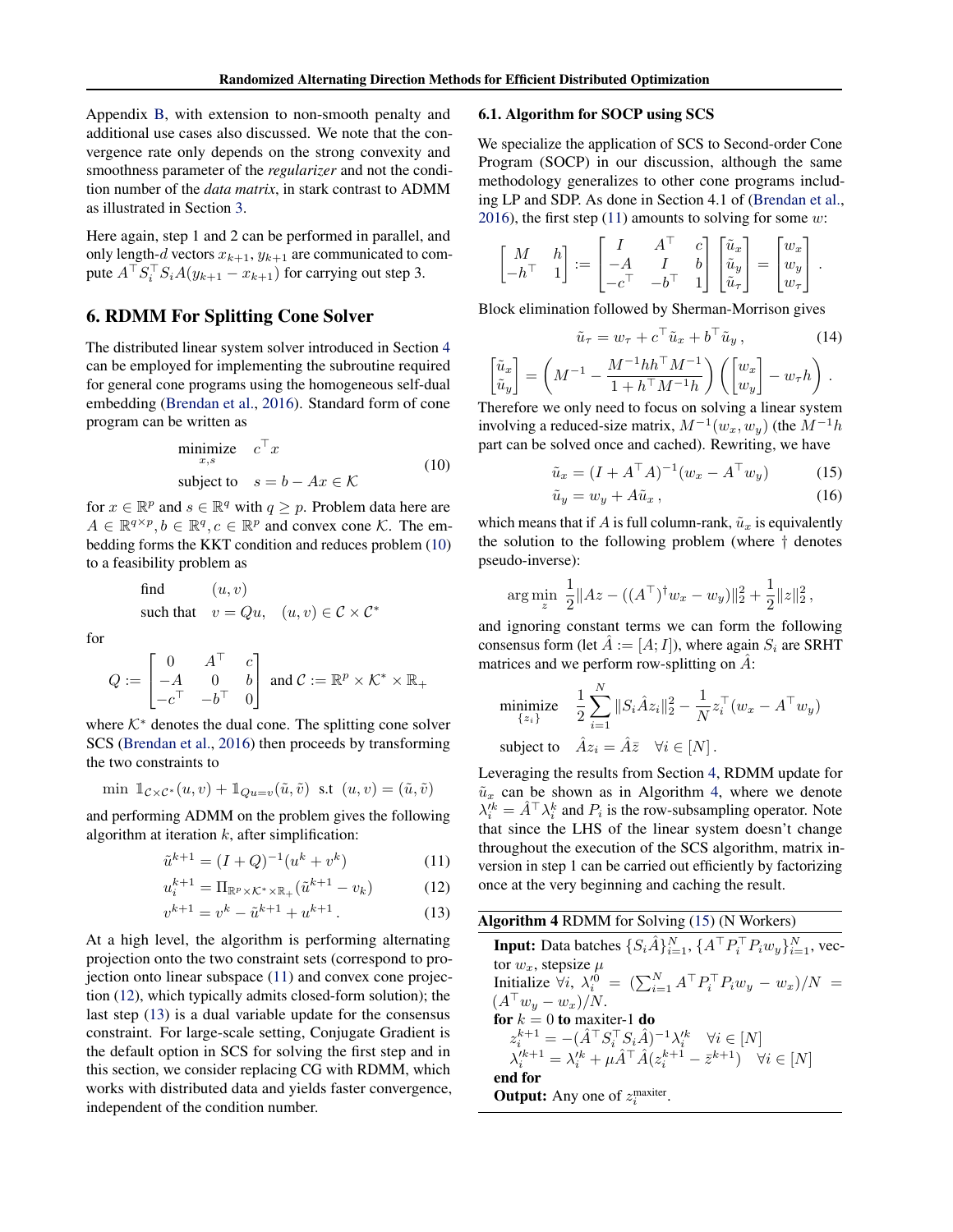<span id="page-6-0"></span>We proceed by updating  $\tilde{u}_y$  and  $\tilde{u}_\tau$  as in [\(16\)](#page-5-0) and [\(14\)](#page-5-0), followed by projection [\(12\)](#page-5-0) and vector addition [\(13\)](#page-5-0) to get  $u^{k+1}$  and  $v^{k+1}$  for next iteration of the SCS update. Using that  $K_{\text{SOC}}$  is a self-dual cone, for any vector  $e \in \mathbb{R}^n$ , the projection onto second-order cone is in closed form as

$$
\Pi_{\mathcal{K}_{\text{SOC}}}(e) = \begin{cases} e \text{ for } \|e_{1:n-1}\|_2 \le e_n \\ 0 \text{ for } \|e_{1:n-1}\|_2 \le -e_n \\ \frac{\|e_{1:n-1}\|_2 + e_n}{2} [\frac{e_{1:n-1}}{\|e_{1:n-1}\|_2}, 1]^\top \text{ otherwise.} \end{cases}
$$

Below we formally state the guarantee for SCS embedding solved using RDMM, which is an almost immediate consequence of the result in Section 3.4 of [\(Brendan et al.,](#page-8-0) [2016\)](#page-8-0), before giving two concrete instantiations of the framework in the two sections that follow.

Corollary 1 (Aymptotic Convergence of SCS). *With inner projection step* [\(11\)](#page-5-0) *approximately solved to accuracy that satisfies at each iteration,*

$$
\|\tilde{u}^{k+1} - (I+Q)^{-1}(u^k + v^k)\|_2 \le \zeta^k
$$

,

where  $\zeta^k > 0$ ,  $\sum_k \zeta^k \leq \infty$ , the algorithm returns  $(u^k, v^k)$ *that eventually satisfies the optimality conditions for the homogeneous self-dual embedding to any desired accuracy.*

### 6.2. Example I: Robust Least Squares

One application arises in robust least squares, which involves solving an SOCP. Consider the problem

$$
\min_{x \in \mathbb{R}^d} \max_{a_i \in \mathcal{E}_i} \left( \sum_{i=1}^n (a_i^\top x - b_i)^2 \right)^{1/2}
$$

where  $\mathcal{E}_i = {\bar{a}_i + P_i u : ||u||_2 \le 1}$  for some PSD matrix  $P_i$ . A short calculation reveals that it can be formulated as  $\min_x \; \left(\sum_{i=1}^n (|\bar a_i^\top x-b_i|+ \|P_ix\|)^2\right)^{1/2}$  . Rewriting,

minimize  $x,t,s$ s

subject to  $||t||_2 \leq s$  $|\bar{a}_i^{\top} x - b_i| + ||P_i x||_2 \le t_i \quad \forall i \in [n].$ 

Put this in the standard form [\(10\)](#page-5-0), we can easily read off the problem parameter

$$
\underset{x,t,s}{\text{minimize}} \quad \begin{bmatrix} 0_d & 0_n & 1 \end{bmatrix}^\top \begin{bmatrix} x & t & s \end{bmatrix}
$$

subject to

$$
s_1 = \begin{bmatrix} 0_n \\ 0 \end{bmatrix} - \begin{bmatrix} 0_{n \times d} & -I_n & 0_{n \times 1} \\ 0_d & 0_n & -1 \end{bmatrix} \begin{bmatrix} x \\ t \\ s \end{bmatrix} \in \mathcal{K}_{\text{SOC}} \subseteq \mathbb{R}^{n+1}
$$
  
\n
$$
s_2 = \begin{bmatrix} 0_d \\ b_i \end{bmatrix} - \begin{bmatrix} -P_i & 0_{d \times n} & 0_{n \times 1} \\ \bar{a}_i & -e_i & 0 \end{bmatrix} \begin{bmatrix} x \\ t \\ s \end{bmatrix} \in \mathcal{K}_{\text{SOC}} \forall i \in [n]
$$
  
\n
$$
s_3 = \begin{bmatrix} 0_d \\ -b_i \end{bmatrix} - \begin{bmatrix} -P_i & 0_{d \times n} & 0_{n \times 1} \\ -\bar{a}_i & -e_i & 0 \end{bmatrix} \begin{bmatrix} x \\ t \\ s \end{bmatrix} \in \mathcal{K}_{\text{SOC}} \forall i \in [n]
$$

Altogether this gives a tall and skinny A matrix of size  $n + 1 + 2(d + 1)n$  by  $d + n + 1$ , assuming  $n > d$ .

### 6.3. Example II: Lasso with Sign Constraint

For data pairs  $(F, g)$ , Lasso with sign constraint solves

$$
\min_{z} \ \frac{1}{2} \|Fz - g\|_2^2 + \mu \|z\|_1 \quad \text{s.t.} \quad z \ge 0,
$$

which can be formulated as the following SOCP:

$$
\begin{aligned}\n\text{minimize} & \quad \frac{1}{2} w + \mu \mathbf{1}^\top t \\
\text{subject to} & \quad -t \le z \le t, \, z \ge 0, \, \left\| \begin{matrix} 1 - w \\ 2(Fz - g) \end{matrix} \right\|_2 \le 1 + w\n\end{aligned}
$$

for  $z, t \in \mathbb{R}^d, w \in \mathbb{R}$  and  $F \in \mathbb{R}^{n \times d}, g \in \mathbb{R}^n$ . It is easy to see that we can write the problem as

$$
\underset{z,t,w}{\text{minimize}} \quad [1/2 \quad \mu 1_d \quad 0_d]^{\top} \begin{bmatrix} w & t & z \end{bmatrix}
$$

subject to

$$
s_1 = \begin{bmatrix} 1 \\ -2g \\ 1 \end{bmatrix} - \begin{bmatrix} 1 & 0_d & 0_d \\ 0_n & 0_d & -2F \\ -1 & 0_d & 0_d \end{bmatrix} \begin{bmatrix} w \\ t \\ z \end{bmatrix} \in \mathcal{K}_{\text{SOC}} \subseteq \mathbb{R}^{n+2}
$$

$$
s_2 = \begin{bmatrix} 0_d \\ 0_d \\ 0_d \end{bmatrix} - \begin{bmatrix} 0_d & -I_d & I_d \\ 0_d & -I_d & -I_d \\ 0_d & 0_d & -I_d \end{bmatrix} \begin{bmatrix} w \\ t \\ z \end{bmatrix} \in \mathcal{K}_+ \subseteq \mathbb{R}^{3d}
$$

Therefore  $s \in \mathcal{K}_{\text{SOC}} \times \mathcal{K}_{+}$ , where the non-negative cone is also self-dual with  $\Pi_{\mathcal{K}_{+}}(e) = \max(0, e)$  for any vector e. This gives a matrix A of size  $n + 3d + 2$  by  $2d + 1$ .

## 7. Numerical Experiments

In this section we present simulations which demonstrate the effectiveness of our algorithm. In all these examples, it can be seen that RDMM outperforms other alternative methods that work with distributed data. All experiments are done using mpi4py interface for message passing. Additional results are in Appendix [C.](#page-17-0)

#### 7.1. Quadratic Objective

We perform the experiment on 3 datasets<sup>1</sup> as shown in Table [1,](#page-7-0) [2,](#page-7-0) [5.](#page-17-0) The Discrete Cosine Transform (DCT) preprocessing step is done with 10 workers (in parallel across columns), after which the matrix is split across rows and each of the 5 workers access a subset of the (A,b) pairs. The same stopping criteria is used for the 3 methods where dual same stopping criteria is used for the 3 methods where dual<br>residual  $||s^k|| := ||\bar{x}^k - \bar{x}^{k-1}|| \leq \sqrt{d} \times 10^{-4} + 10^{-4} \times ||\bar{x}^k||.$ In all cases, ridge is fitted with  $\lambda = 10^{-3}$  to avoid numerical

 $^1$ Link to source of data: [https://www.csie.ntu.edu.](https://www.csie.ntu.edu.tw/~cjlin/libsvmtools/datasets/binary.html) [tw/˜cjlin/libsvmtools/datasets/binary.html](https://www.csie.ntu.edu.tw/~cjlin/libsvmtools/datasets/binary.html)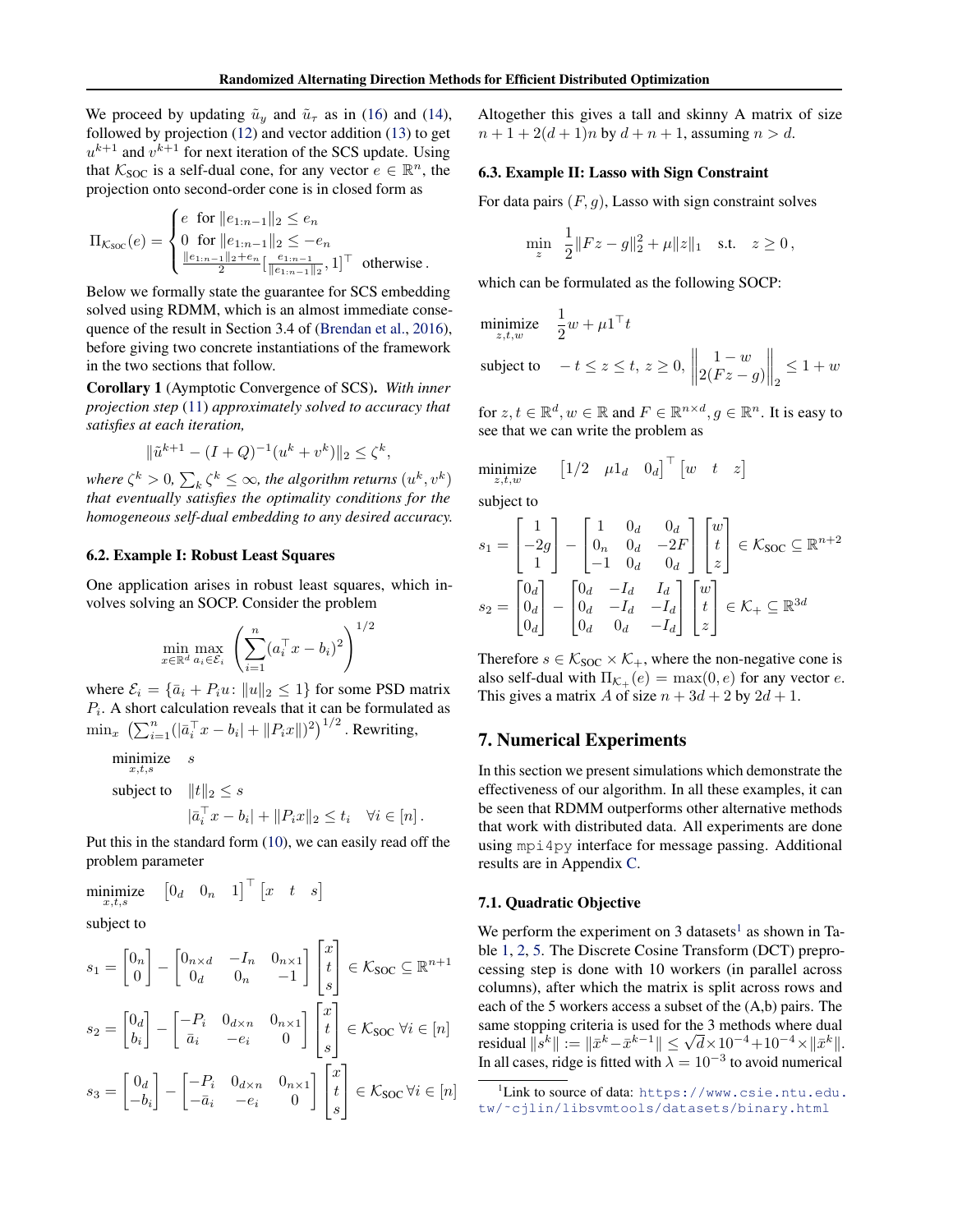Randomized Alternating Direction Methods for Efficient Distributed Optimization

<span id="page-7-0"></span>

|                | <b>ADMM</b> | <b>RDMM</b> | RT PCG |
|----------------|-------------|-------------|--------|
| <b>DCT</b>     | Os          | 3.15s       | 3.42s  |
| cached QR      | 4.56s       | 5.1s        | 26.89s |
| iterative step | 21.74s      | 20.29s      | 4.55s  |
| $#$ iter       | 264         | 55          |        |

Table 1. Epsilon Dataset (402,000-by-2,000)

|                | <b>ADMM</b> | <b>RDMM</b> | RT PCG    |
|----------------|-------------|-------------|-----------|
| <b>DCT</b>     | (x)         | 664.57s     | 660.16s   |
| cached OR      | 3119.62s    | 3268.89s    | 18806.36s |
| iterative step | 6326.73s    | 5142.63s    | 326.69s   |
| $#$ iter       | 1069        | 623         | 13        |

Table 2. RCV1 Dataset (724,635-by-47,236)

issue. We also document the effect of stepsize on convergence for a gaussian i.i.d data matrix of size  $2^{14} \times 2^9$  in Figure 1 below.

In the above, PCG [\(Rokhlin & Tygert,](#page-8-0) [2008\)](#page-8-0) refers to the procedure where DCT sketching is performed on A (parallelized across 10 workers), followed by QR decomposition on the reduced size matrix at the central node to produce the perconditioner  $R^{-1} \in \mathbb{R}^{d \times d}$ . This  $d \times d$  matrix is finally shared among the workers to perform iterative preconditioned CG updates using local data stored on 5 machines. Sketched dimension is picked to be  $n/2$ .

## 7.2. Second Order Cone Programming

We perform robust LS as outlined in Section [6.2](#page-6-0) on 2 different datasets in Table 3, 4, comparing SCS embedding solved with CG versus RDMM. The DCT step for RDMM is done by 10 workers in parallel, after which the matrix is split across rows and each of the 5 workers gets a subset for solving the linear system in each iteration of the SCS update. We track the progress with (1) primal residual:  $||p^k|| =$  $||Ax^{k} + s^{k} - b||$ ; (2) dual residual:  $||d^{k}|| = ||A^{\top}y^{k} + c||$ ; (3) primal-dual gap:  $|g^k| = |c^\top x^k + b^\top y^k|$ . Stopping criteria in both cases is picked to be  $||p^k||_2 \le \epsilon(1 + ||b||_2)$  and



Figure 1. Effect of Stepsize (10 workers)

| Phishing $(1, 536, 646 \times 11, 124$ after embed) |                   |           |  |
|-----------------------------------------------------|-------------------|-----------|--|
|                                                     | <b>RDMM</b><br>CG |           |  |
| <b>DCT</b>                                          | 0s                | 385.47s   |  |
| iterative step                                      | 48993.09s         | 48541.72s |  |

Table 3. Phishing Website Dataset (11,055-by-68)

| German $(51,001 \times 1,025$ after embed) |                   |          |  |
|--------------------------------------------|-------------------|----------|--|
|                                            | <b>RDMM</b><br>CG |          |  |
| <b>DCT</b>                                 | (x)               | 0.19s    |  |
| iterative step                             | 1724.68s          | 1674.83s |  |

Table 4. German Statlog Dataset (1,000-by-24)

 $||d^k||_2 \leq \epsilon(1+||c||_2)$  and  $|g^k| \leq \epsilon(1+|c^{\top}x^k|+|b^{\top}y^k|)$ for  $\epsilon = 10^{-3}$ . We pick  $P_i = 0.1 \cdot I_d$  for the problem. For constrained Lasso as formulated in Section [6.3,](#page-6-0) we test on a synethetic data with 2 workers, where data matrix  $F$  with i.i.d gaussian entries of size  $4096 \times 256$  are generated with response  $g = Fz^* + \epsilon$  for  $z^*$  with 50% sparsity level and  $\epsilon \sim \mathcal{N}(0, 0.1 \cdot I)$ . We pick  $\mu = 0.1$ , and after a parallel DCT step with negligible time on the embedded matrix of size  $5379 \times 513$ , we observe the duality gap comparison as shown in Figure 2.

## 8. Discussion

In this paper, we present a randomized variant of ADMM and demonstrate its improvement over classical ADMM both theoretically and empirically. It is worth emphasizing that all our guarantees hold on the *original* objective (and not approximations thereof), for any user-specified accuracy. A one-time preprocessing, coupled with consensus form that takes in account the problem structure, leads to an algorithm with significant speed-ups for a large class of distributed optimization problems widely encountered in practice. We think our work makes an important step towards addressing scalability issues in this setting. More broadly, investigating theoretical properties of random projection based methods in the context of distributed consensus optimization is both a major open problem and promising direction.



Figure 2. Duality Gap for Sign-Constrained Lasso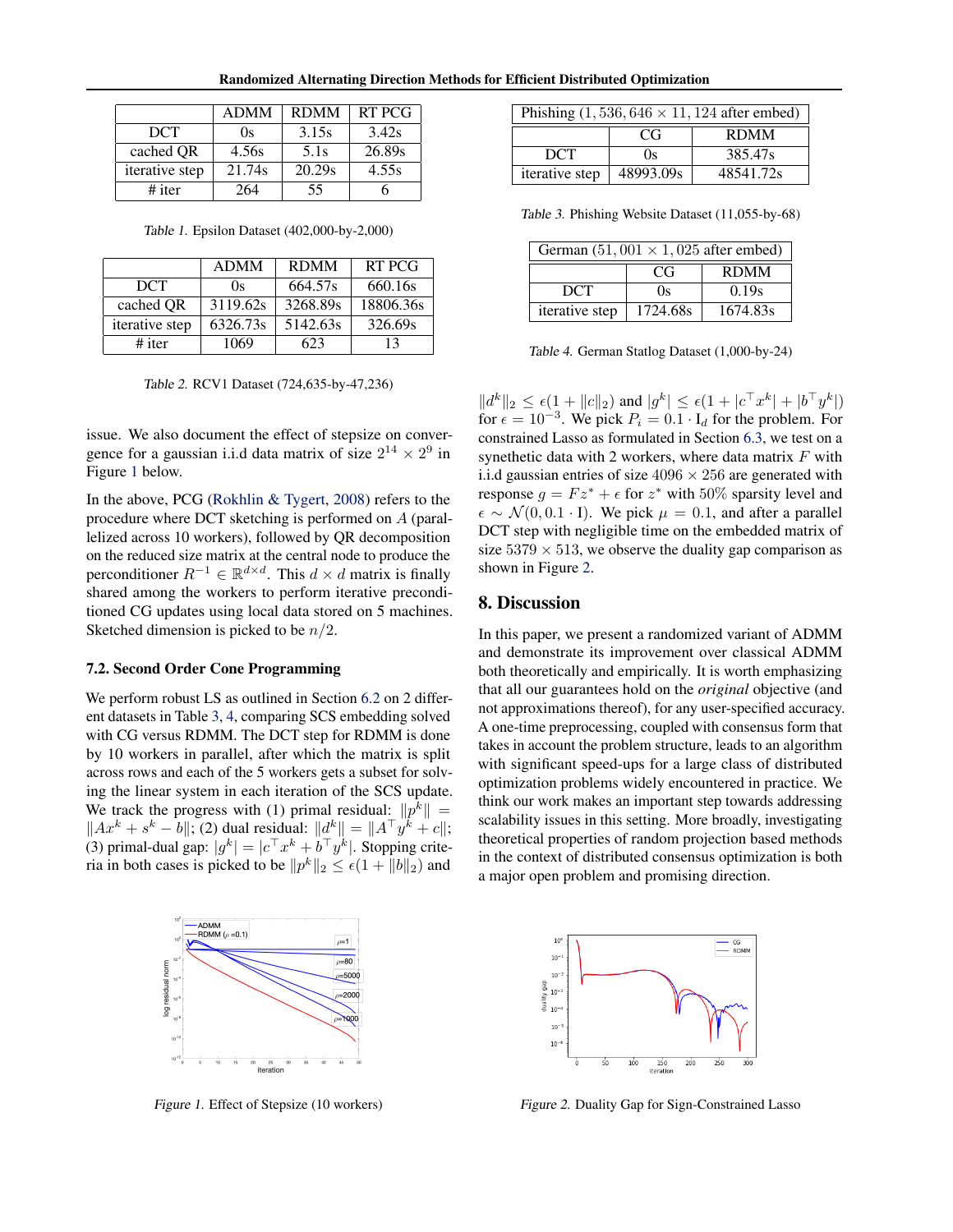## <span id="page-8-0"></span>References

- Avron, H., Maymounkov, P., and Toledo, S. Blendenpik: Supercharging lapack's least-squares solver. *SIAM Journal on Scientific Computing*, 32(3):1217–1236, 2010.
- Beck, A. and Teboulle, M. A fast iterative shrinkagethresholding algorithm for linear inverse problems. *SIAM J. Img. Sci.*, 2(1):183–202, March 2009. doi: 10.1137/ 080716542. URL [https://doi.org/10.1137/](https://doi.org/10.1137/080716542) [080716542](https://doi.org/10.1137/080716542).
- Boyd, S., Parikh, N., Chu, E., Peleato, B., and Eckstein, J. Distributed optimization and statistical learning via the alternating direction method of multipliers. *Found. Trends Mach. Learn.*, 3(1):1–122, January 2011. ISSN 1935-8237. doi: 10.1561/2200000016.
- Brendan, O., Eric, C., Neal, P., and Stephen, B. Operator splitting for conic optimization via homogeneous selfdual embedding. *Journal of Optimization Theory and Applications*, 169(3):1042–1068, Jun 2016. doi: 10.1007/ s10957-016-0892-3.
- Halko, N., Martinsson, P., and Tropp, J. A. Finding structure with randomness: Probabilistic algorithms for constructing approximate matrix decompositions. *SIAM review*, 53(2):217–288, 2011.
- Hong, M. and Luo, Z.-Q. On the linear convergence of the alternating direction method of multipliers. *Mathematical Programming*, 162(1):165–199, Mar 2017. ISSN 1436- 4646. doi: 10.1007/s10107-016-1034-2.
- Mahoney, M. W. Randomized algorithms for matrices and data. *Foundations and Trends in Machine Learning in Machine Learning*, 3(2), 2011.
- Muthukrishnan, S. Data streams: Algorithms and applications. *Foundations and Trends* <sup>R</sup> *in Theoretical Computer Science*, 1(2):117–236, 2005.
- Nesterov, Y. A method for solving the convex programming problem with convergence rate  $o(1/k^2)$ . *Proceedings of the USSR Academy of Sciences*, 269:543–547, 1983.
- Nishihara, R., Lessard, L., Recht, B., Packard, A., and Jordan, M. I. A general analysis of the convergence of admm. In *Proceedings of the 32Nd International Conference on International Conference on Machine Learning - Volume 37*, ICML'15, pp. 343–352. JMLR.org, 2015.
- Nocedal, J. Updating quasi-newton matrices with limited storage. *Mathematics of Computation*, 35(151):773–782, 1980. ISSN 00255718, 10886842. URL [http://www.](http://www.jstor.org/stable/2006193) [jstor.org/stable/2006193](http://www.jstor.org/stable/2006193).
- Pilanci, M. and Wainwright, M. J. Randomized sketches of convex programs with sharp guarantees. Technical report, UC Berkeley, 2014. Full length version at arXiv:1404.7203; Presented in part at ISIT 2014.
- Pilanci, M. and Wainwright, M. J. Iterative hessian sketch: Fast and accurate solution approximation for constrained least-squares. *The Journal of Machine Learning Research*, 17(1):1842–1879, 2016.
- Raskutti, G. and Mahoney, M. Statistical and algorithmic perspectives on randomized sketching for ordinary leastsquares. In *International Conference on Machine Learning*, pp. 617–625, 2015.
- Rokhlin, V. and Tygert, M. A fast randomized algorithm for overdetermined linear least-squares regression. *Proceedings of the National Academy of Sciences*, 105(36):13212–13217, 2008. ISSN 0027-8424. doi: 10.1073/pnas.0804869105.
- Shamir, O., Srebro, N., and Zhang, T. Communicationefficient distributed optimization using an approximate newton-type method. volume 32 of *Proceedings of Machine Learning Research*, pp. 1000–1008, Bejing, China, 22–24 Jun 2014. PMLR.
- Shi, W., Ling, Q., Yuan, K., Wu, G., and Yin, W. On the linear convergence of the admm in decentralized consensus optimization. *IEEE Trans. Signal Processing*, 62(7): 1750–1761, 2014.
- Sridhar, S., Pilanci, M., and Özgür, A. Lower bounds and a near-optimal shrinkage estimator for least squares using random projections. *arXiv preprint arXiv:2006.08160*, 2020.
- Stellato, B., Banjac, G., Goulart, P., Bemporad, A., and Boyd, S. Osqp: An operator splitting solver for quadratic programs. In *2018 UKACC 12th International Conference on Control (CONTROL)*, pp. 339 – 339, Piscataway, NJ, 2018. IEEE. ISBN 978-1-5386-2864-5. doi: 10.1109/CONTROL.2018.8516834. 12th UKACC International Conference on Control (CONTROL 2018); Conference Location: Sheffield, UK; Conference Date: September 5-7, 2018.
- Strohmer, T. and Vershynin, R. A randomized kaczmarz algorithm with exponential convergence. *Journal of Fourier Analysis and Applications*, pp. 2009.
- Tropp, J. A. Improved analysis of the subsampled randomized hadamard transform. *Advances in Adaptive Data Analysis*, 3(1-2):115–126, 2011.
- Vempala, S. *The Random Projection Method*. Discrete Mathematics and Theoretical Computer Science. American Mathematical Society, Providence, RI, 2004.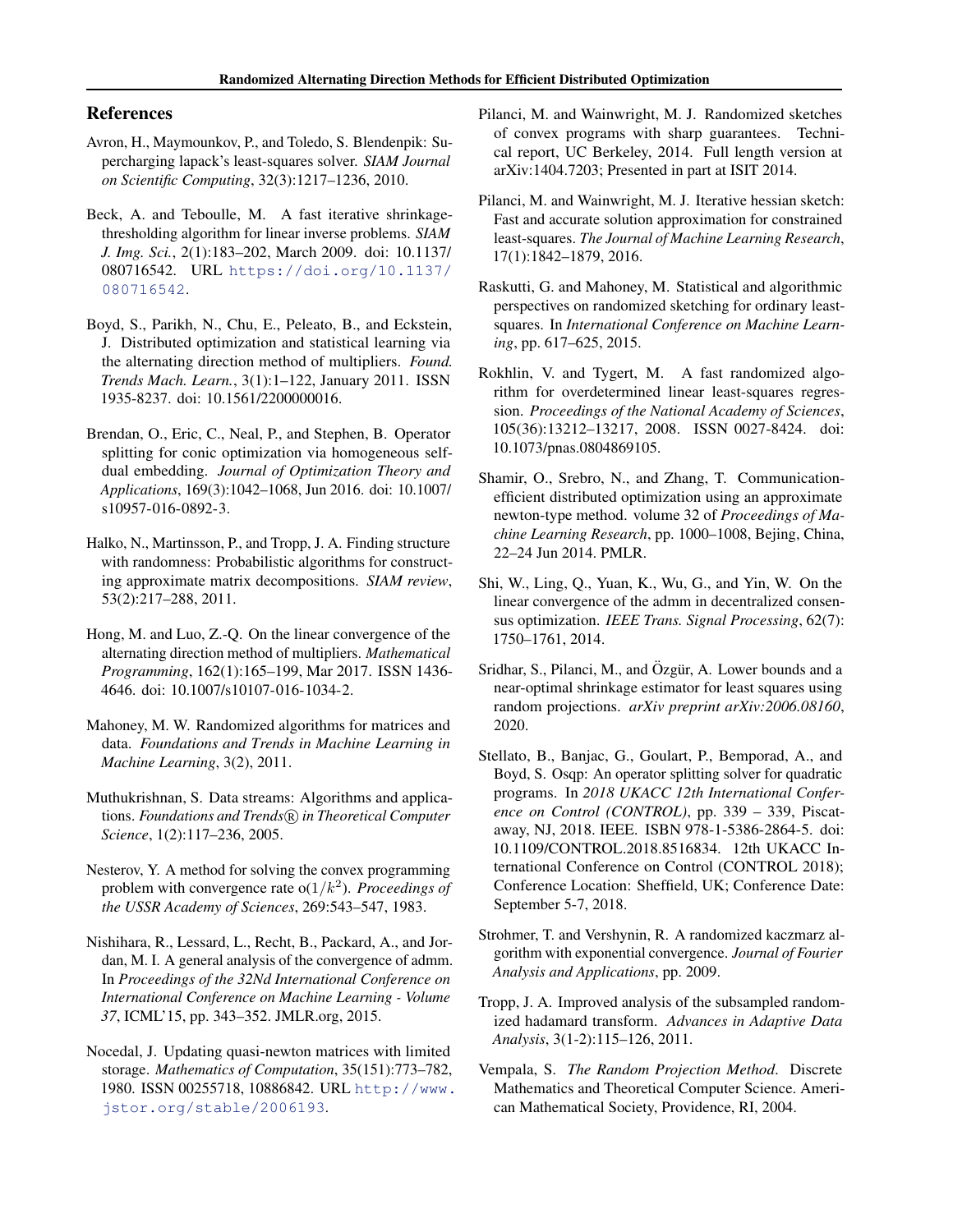- <span id="page-9-0"></span>Wang, J., Lee, J., Mahdavi, M., Kolar, M., and Srebro, N. Sketching Meets Random Projection in the Dual: A Provable Recovery Algorithm for Big and High-dimensional Data. In Singh, A. and Zhu, J. (eds.), *Proceedings of the 20th International Conference on Artificial Intelligence and Statistics*, volume 54 of *Proceedings of Machine Learning Research*, pp. 1150–1158, Fort Lauderdale, FL, USA, 20–22 Apr 2017a. PMLR.
- Wang, S., Gittens, A., and Mahoney, M. W. Sketched ridge regression: Optimization perspective, statistical perspective, and model averaging. In *International Conference on Machine Learning*, pp. 3608–3616, 2017b.
- Woodruff, D. P. Sketching as a tool for numerical linear algebra. Foundations and Trends<sup>(R)</sup> in Theoretical Computer *Science*, 10(1–2):1–157, 2014.
- Zhang, Y. and Xiao, L. Disco: Distributed optimization for self-concordant empirical loss. In *Proceedings of the 32nd International Conference on International Conference on Machine Learning - Volume 37*, ICML'15, pp. 362–370. JMLR.org, 2015.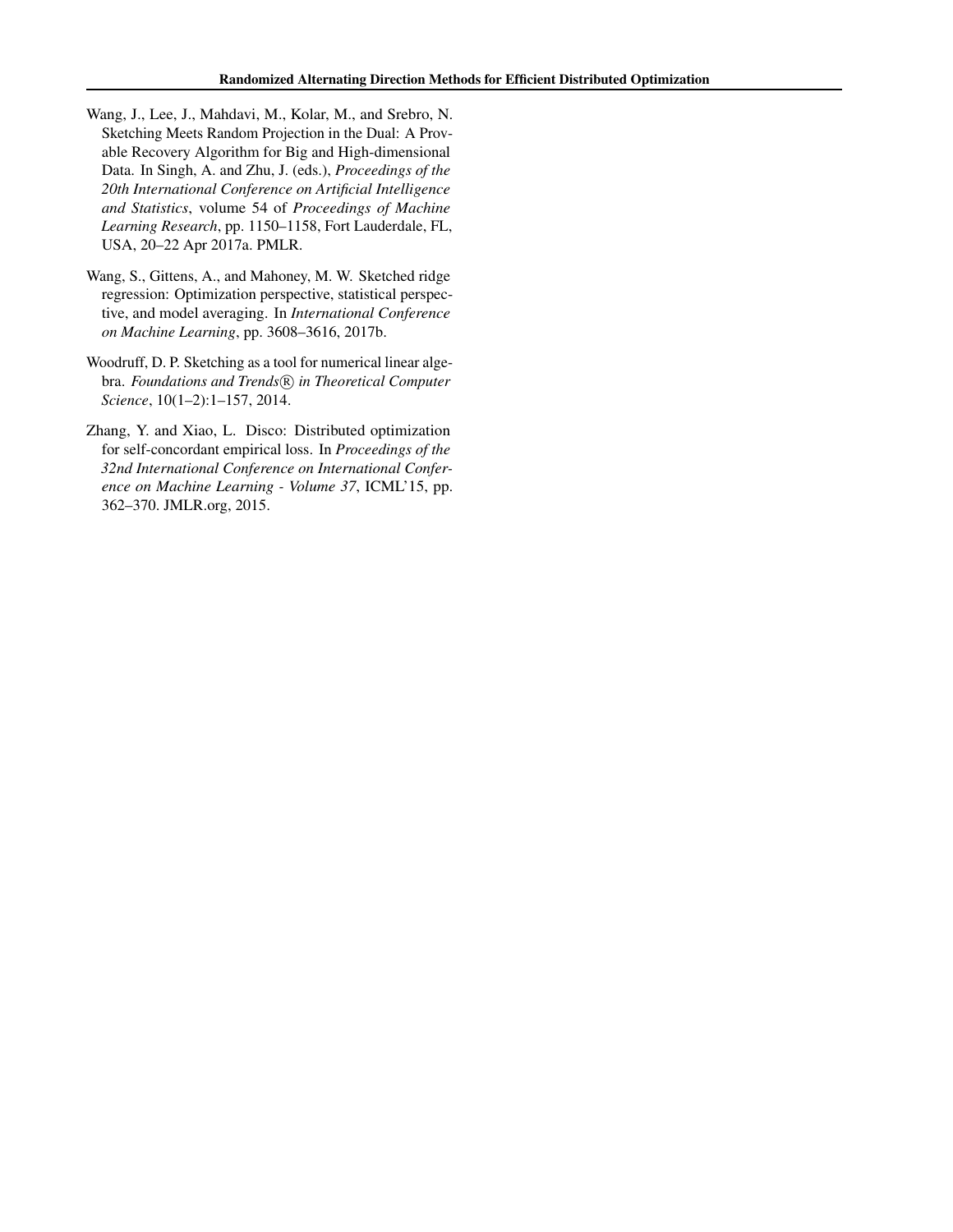### <span id="page-10-0"></span>A. Missing Proofs

### A.1. Proof of Proposition [1](#page-2-0)

*Proof.* From Lemma 3.4 in [\(Tropp,](#page-8-0) [2011\)](#page-8-0), picking  $\delta = \eta = k/l$  and for  $N < n/k$ ,

$$
\alpha = \frac{2}{k/l + (1 - k/l) \log(1 - k/l)} = \frac{2}{kN/n + (1 - kN/n) \log(1 - kN/n)},
$$

we have that for

$$
l = \frac{n}{N} \ge \alpha M \log(k),
$$

the smallest and largest singular value are bounded as

$$
\sqrt{1 - k/l} \le \sigma_{\min}(SU)
$$
 and  $\sigma_{\max}(SU) \le \sqrt{1 + k/l}$ 

with failure probability at most  $2k^{-1}$ . Now Lemma 3.3 in [\(Tropp,](#page-8-0) [2011\)](#page-8-0) establishes that except with probability  $k^{-1}$ ,

$$
M \leq [\sqrt{k} + \sqrt{8 \log(kn)}]^2.
$$

Altogether we have that for

$$
l = \Omega\left(\frac{k \log(k) \vee \log(kn) \log(k)}{kN/n + (1 - kN/n) \log(1 - kN/n)}\right),\,
$$

the sketching matrix satisfies the subspace embedding property [\(1\)](#page-2-0) with parameter  $kN/n$  and probability at least 1 −  $3k^{-1}$ .  $\Box$ 

### A.2. Proof of Theorem [2](#page-3-0)

In this section, we present the proof of Theorem [2](#page-3-0) for the convergence of RDMM on quadratic objective with N workers.

*Proof.* Let  $\lambda_i^* := A^\top \lambda_i^* := A^\top (S_i^\top S_i b^\perp)$ , since  $A^\top b^\perp = 0$ , we have

$$
A^{\top} \Big( \sum_{i=1}^N S_i^{\top} S_i \Big) b^{\perp} = A^{\top} b^{\perp} = 0 \quad \Rightarrow \quad \sum_{i=1}^N \lambda_i^{\prime *} = 0 \, .
$$

Introducing  $\Delta x_i^k = x_i^k - x_i^*$  and  $\Delta \lambda_i^k = \lambda_i^k - \lambda_i^*$ , we can rewrite the update for  $\{x_i\}$  as

$$
\Delta x_i^{k+1} = (A^{\top} S_i^{\top} S_i A)^{-1} (A^{\top} S_i^{\top} S_i b^{\perp} - A^{\top} \lambda_i^k) = (A^{\top} S_i^{\top} S_i A)^{-1} (-A^{\top} \Delta \lambda_i^k), \tag{17}
$$

and the update for dual variables  $\{\lambda_i\}$  becomes (let  $Q_i := A(A^\top S_i^\top S_i A)^{-1} A^\top$ )

$$
\Delta \lambda_i^{k+1} = \Delta \lambda_i^k + \mu A \Big( \Delta x_i^{k+1} - \frac{1}{N} \sum_{j=1}^N \Delta x_j^{k+1} \Big)
$$
  
=  $\Delta \lambda_i^k + \mu A \Big[ (A^\top S_i^\top S_i A)^{-1} (-A^\top \Delta \lambda_i^k) - \frac{1}{N} \sum_{j=1}^N (A^\top S_j^\top S_j A)^{-1} (-A^\top \Delta \lambda_j^k) \Big]$   
=  $\Big[ I - \mu A (A^\top S_i^\top S_i A)^{-1} A^\top \Big] \Delta \lambda_i^k + \frac{1}{N} \sum_{j=1}^N \mu A (A^\top S_j^\top S_j A)^{-1} (A^\top \Delta \lambda_j^k)$   
=  $\Big[ I - \mu Q_i \Big] \Delta \lambda_i^k + \frac{\mu}{N} \sum_{j \neq i} (Q_j - Q_i) \Delta \lambda_j^k$ 

where in the last step we used  $\sum_i \Delta \lambda_i^k = \sum_i \lambda_i^k - \sum_i \lambda_i^* = 0 - b^{\perp} = -b^{\perp}$  and  $Q_j \sum_i \Delta \lambda_i^k = -Q_j b^{\perp} = 0$  for all j, which follows from (1)  $\sum_i \lambda_i^0 = 0$ ; (2)  $\sum_i \lambda_i^{k+1} = \sum_i \lambda_i^k$  for all iterations k. Taking norms on both sides, we end up with

$$
\|\Delta \lambda_i^{k+1}\|_2 \le \|I - \mu Q_i\|_{\text{op}} \|\Delta \lambda_i^k\|_2 + \frac{\mu}{N} \sum_{j \ne i} \|Q_j - Q_i\|_{\text{op}} \|\Delta \lambda_j^k\|_2.
$$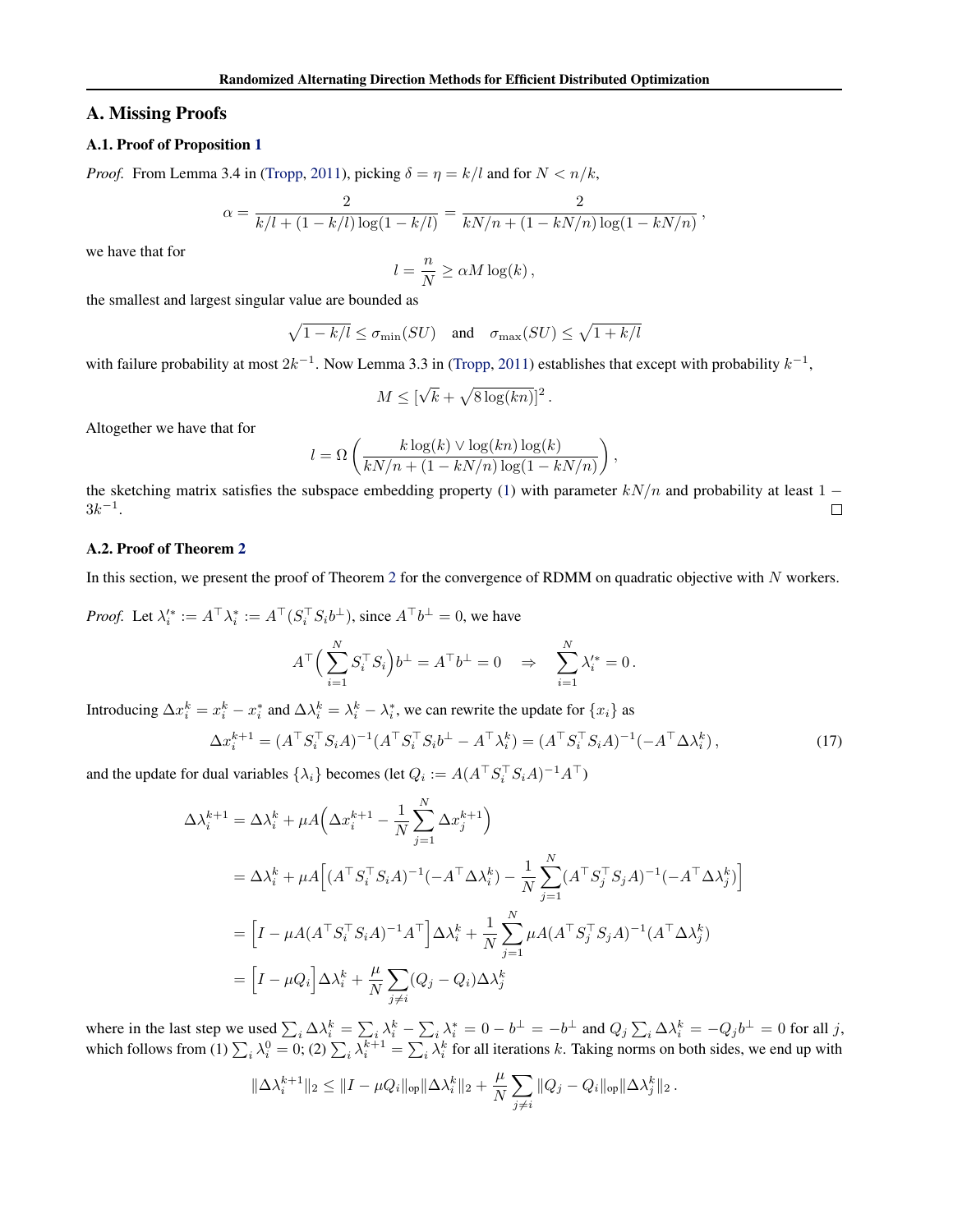<span id="page-11-0"></span>Now by the assumption that

$$
1 - \delta \le ||S_i Az||_2^2 \le 1 + \delta \quad \text{for } ||Az||_2 = 1 \,,
$$

we have for all  $i \in [N]$  and  $A = U \Sigma V^{\top}$  the singular value decomposition,

$$
(1 + \delta)^{-1}I \preceq Q_i = A(A^\top S_i^\top S_i A)^{-1} A^\top = U(U^\top S_i^\top S_i U)^{-1} U^\top \preceq (1 - \delta)^{-1} I.
$$

Consequently,

$$
\begin{bmatrix}\n\|\Delta \lambda_1^{k+1}\| \\
\|\Delta \lambda_2^{k+1}\| \\
\vdots \\
\|\Delta \lambda_N^{k+1}\|\n\end{bmatrix}\n\leq\n\begin{bmatrix}\n\|I - \mu Q_1\|_{\text{op}} & \cdots & \frac{\mu}{N} \|Q_N - Q_1\|_{\text{op}} \\
\vdots & \cdots & \vdots \\
\frac{\mu}{N} \|Q_1 - Q_N\|_{\text{op}} & \cdots & \|I - \mu Q_N\|_{\text{op}}\n\end{bmatrix}\n\begin{bmatrix}\n\|\Delta \lambda_1^k\| \\
\|\Delta \lambda_2^k\| \\
\vdots \\
\|\Delta \lambda_N^k\|\n\end{bmatrix}
$$

which means from Gershgorin's circle theorem that all the eigenvalues of the matrix must be smaller than

$$
1-\frac{\mu}{1+\delta}+\frac{\mu(N-1)}{N}\Big(\frac{1}{1-\delta}-\frac{1}{1+\delta}\Big)\,.
$$

Picking stepsize  $\mu = \frac{(1+\delta)(1-\delta)}{1-\frac{N-1}{N}\frac{2\delta}{1-\delta}}$ , under the assumption that  $d/n < 1/(3N-2)$ ,

$$
\sum_{i=1}^N \|\Delta \lambda_i^{k+1}\|_2^2 \le \delta^2 \sum_{i=1}^N \|\Delta \lambda_i^{k}\|_2^2.
$$

This in turn gives geometric convergence of  $\{x_i\}$  as well since from [\(17\)](#page-10-0),

$$
||A\Delta x_i^{k+1}||_2 \le ||A(A^\top S_i^\top S_i A)^{-1} A^\top||_{op} ||\Delta \lambda_i^k||_2
$$
  

$$
\le \frac{1}{1-\delta} ||\Delta \lambda_i^k||_2,
$$

which implies since  $\|\sum_{i=1}^{N} \lambda_i^*\|_2^2 = \|b^{\perp}\|_2^2 = 2f(x^*)$  for the quadratic objective,

$$
\sum_{i=1}^{N} f(x_i^k) - f(x^*) = \frac{1}{2} \sum_{i=1}^{N} \|\Delta x_i^k\|_{A^\top A}^2
$$
  
\n
$$
\leq \frac{1}{2} \left(\frac{1}{1-\delta}\right)^2 \sum_{i=1}^{N} \|\Delta \lambda_i^{k-1}\|_2^2
$$
  
\n
$$
\leq \frac{1}{2(1-\delta)^2} \cdot \delta^{2(k-1)} \sum_{i=1}^{N} \|\lambda_i^*\|_2^2
$$
  
\n
$$
\leq \frac{N}{(1-\delta)^2} \cdot \delta^{2(k-1)} f(x^*),
$$

where we used (1)  $\lambda_i^0 = 0$ ,  $\forall i$ ; (2)  $\|\lambda_i^*\|_2 = \|S_i^\top S_i b^\perp\|_2 \le \|b^\perp\|_2$ . This gives the claimed condition-number independent convergence rate.  $\Box$ 

## A.3. Proof of Theorem [3](#page-4-0)

In this section we include the proof for high-dimensional Ridge regression stated in Theorem [3.](#page-4-0)

*Proof.* By optimality condition we have  $y^* = (AA^\top + I)^{-1}b$ . Now the primal update gives

$$
\Delta y_i^{k+1} = \left( A S_i^{\top} S_i A^{\top} + \frac{1}{N} I \right)^{-1} \left( \frac{1}{N} b - \lambda_i^{\prime k} \right) - (A A^{\top} + I)^{-1} b,
$$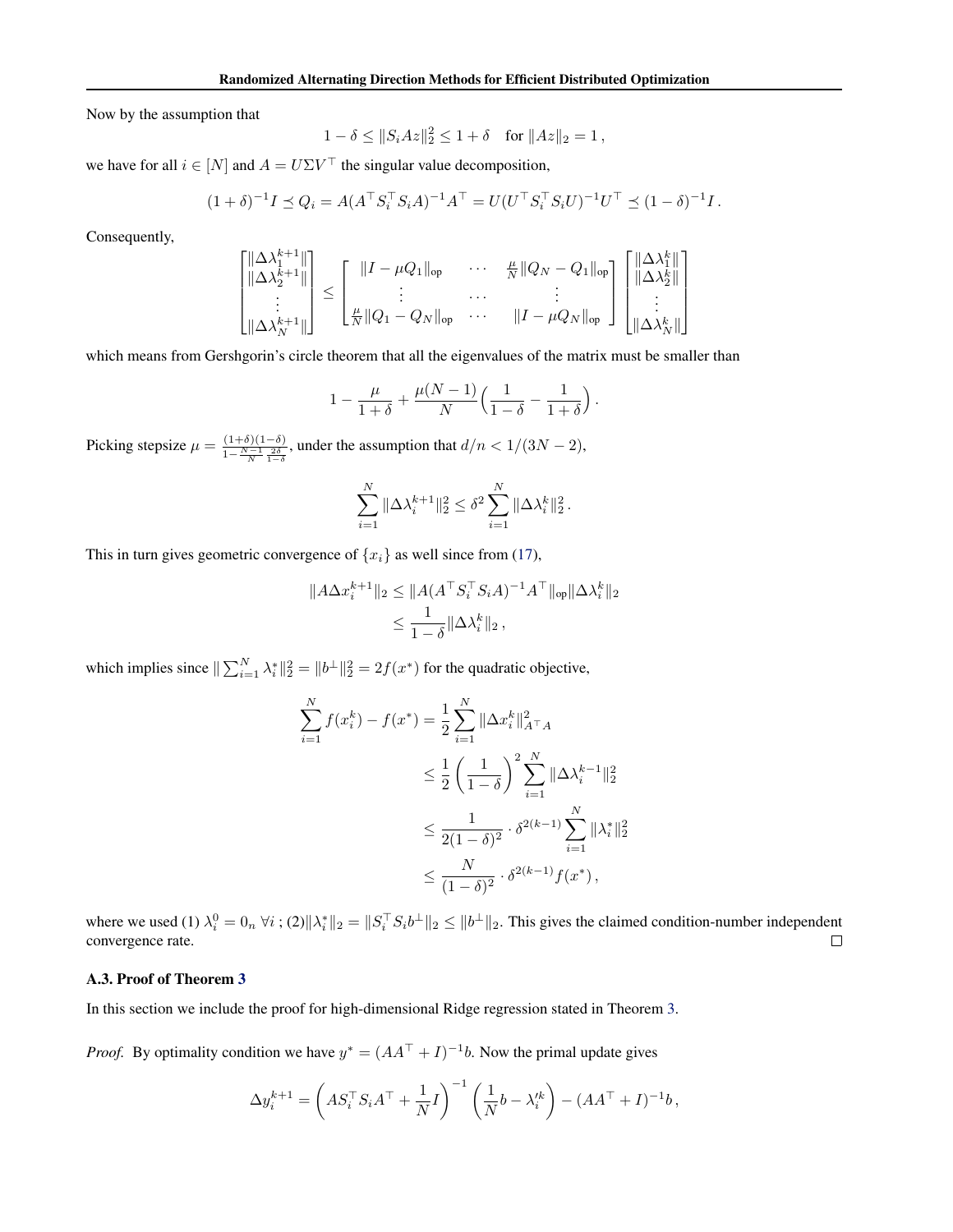which implies for  $\lambda_i^* := \hat{A}\lambda_i^* := \frac{1}{N}b - (AS_i^\top S_iA^\top + \frac{1}{N}I)(AA^\top + I)^{-1}b$  (and therefore  $\lambda_i^* = [\frac{1}{N}x^* - S_i^\top S_i x^*; 0_n]$ ), we have  $\Delta y_i^{k+1} = -\left( AS_i^{\top} S_i A^{\top} + \frac{1}{N} \right)$  $\frac{1}{N}I\bigg)^{-1}\Delta\lambda_i'^k\,.$ 

The definition of  $\lambda_i^{\prime*}$  yields

$$
\sum_{i=1}^{N} \lambda_i^{\prime *} = \sum_{i=1}^{N} \left[ \frac{1}{N} I - (AS_i^{\top} S_i A^{\top} + \frac{1}{N} I)(AA^{\top} + I)^{-1} \right] b
$$
  
= b - (AA^{\top} + I)(AA^{\top} + I)^{-1} b = 0.

The recursion in the dual variable gives (let  $Q_i := (AA^\top + \frac{1}{N}I)(AS_i^\top S_iA^\top + \frac{1}{N}I)^{-1}$ )

$$
\Delta \lambda_{i}^{\prime k+1} = \Delta \lambda_{i}^{\prime k} + \mu (AA^{\top} + \frac{1}{N}I) \Big( \Delta y_{i}^{k+1} - \frac{1}{N} \sum_{j=1}^{N} \Delta y_{j}^{k+1} \Big)
$$
  
\n
$$
= \Delta \lambda_{i}^{\prime k} + \mu (AA^{\top} + \frac{1}{N}I) \Big[ (AS_{i}^{\top} S_{i} A^{\top} + \frac{1}{N}I)^{-1} (-A \Delta \lambda_{i}^{k}) - \frac{1}{N} \sum_{j=1}^{N} (AS_{j}^{\top} S_{j} A^{\top} + \frac{1}{N}I)^{-1} (-A \Delta \lambda_{j}^{k}) \Big]
$$
  
\n
$$
= \Big[ I - \mu (AA^{\top} + \frac{1}{N}I) (AS_{i}^{\top} S_{i} A^{\top} + \frac{1}{N}I)^{-1} \Big] \Delta \lambda_{i}^{\prime k} + \frac{1}{N} \sum_{j=1}^{N} \mu (AA^{\top} + \frac{1}{N}I) (AS_{j}^{\top} S_{j} A^{\top} + \frac{1}{N}I)^{-1} \Delta \lambda_{j}^{\prime k}
$$
  
\n
$$
= \Big[ I - \mu Q_{i} \Big] \Delta \lambda_{i}^{\prime k} + \frac{\mu}{N} \sum_{j \neq i} (Q_{j} - Q_{i}) \Delta \lambda_{j}^{\prime k},
$$

where in the last step we used  $\sum_i \Delta \lambda_i^k = \sum_i \lambda_i^k - \sum_i \lambda_i^* = 0_n - 0_n$ , which follows from (1)  $\sum_i \lambda_i^0 = 0_n$ ; (2)  $\sum_i \lambda_i'^{k+1} = \sum_i \lambda_i'^{k}$  for all iterations k. Taking norms on both sides, we end up with

$$
\|\Delta \lambda_i'^{k+1}\|_2 \le \|I - \mu Q_i\|_{\text{op}} \|\Delta \lambda_i'^{k}\|_2 + \frac{\mu}{N} \sum_{j \ne i} \|Q_j - Q_i\|_{\text{op}} \|\Delta \lambda_j'^{k}\|_2\,.
$$

Now the assumption that

$$
(1 - \delta) \|A^{\top} z\|_2^2 \le \|S_i A^{\top} z\|_2^2 \le (1 + \delta) \|A^{\top} z\|_2^2,
$$

implies that for  $A = U\Sigma V^{\top}$  the singular value decomposition, we have  $\forall i \in [N]$ ,

$$
(1 - \delta)I_n \preceq V^\top S_i^\top S_i V \preceq (1 + \delta)I_n,
$$

therefore for

$$
Q_i = \left(AA^\top + \frac{1}{N}I\right) \left(AS_i^\top S_iA^\top + \frac{1}{N}I\right)^{-1} = U\left(\Sigma^2 + \frac{1}{N}I\right) \left(\Sigma V^\top S_i^\top S_i V \Sigma + \frac{1}{N}I\right)^{-1} U^\top,
$$

this gives

$$
\min\left\{\frac{1}{1+\delta}, 1\right\} \cdot I \le Q_i \le \max\left\{\frac{1}{1-\delta}, 1\right\} \cdot I.
$$

Consequently,

$$
\begin{bmatrix}\n||\Delta \lambda_1^{lk+1}|| \\
||\Delta \lambda_2^{lk+1}|| \\
\vdots \\
||\Delta \lambda_N^{lk+1}||\n\end{bmatrix}\n\leq\n\begin{bmatrix}\n||I - \mu Q_1||_{op} & \frac{\mu}{N} ||Q_2 - Q_1||_{op} & \cdots & \frac{\mu}{N} ||Q_N - Q_1||_{op} \\
\vdots & \cdots & \vdots \\
||\Delta \lambda_N^{lk+1}||\n\end{bmatrix}\n\leq\n\begin{bmatrix}\n||\Delta \lambda_1^{lk}|| \\
\vdots \\
||\Delta \lambda_2^{lk}||\n\end{bmatrix}
$$

which means from Gershgorin's circle theorem that all the eigenvalues are smaller than

$$
1 - \frac{\mu}{1+\delta} + \frac{\mu(N-1)}{N} \Big( \frac{1}{1-\delta} - \frac{1}{1+\delta} \Big) .
$$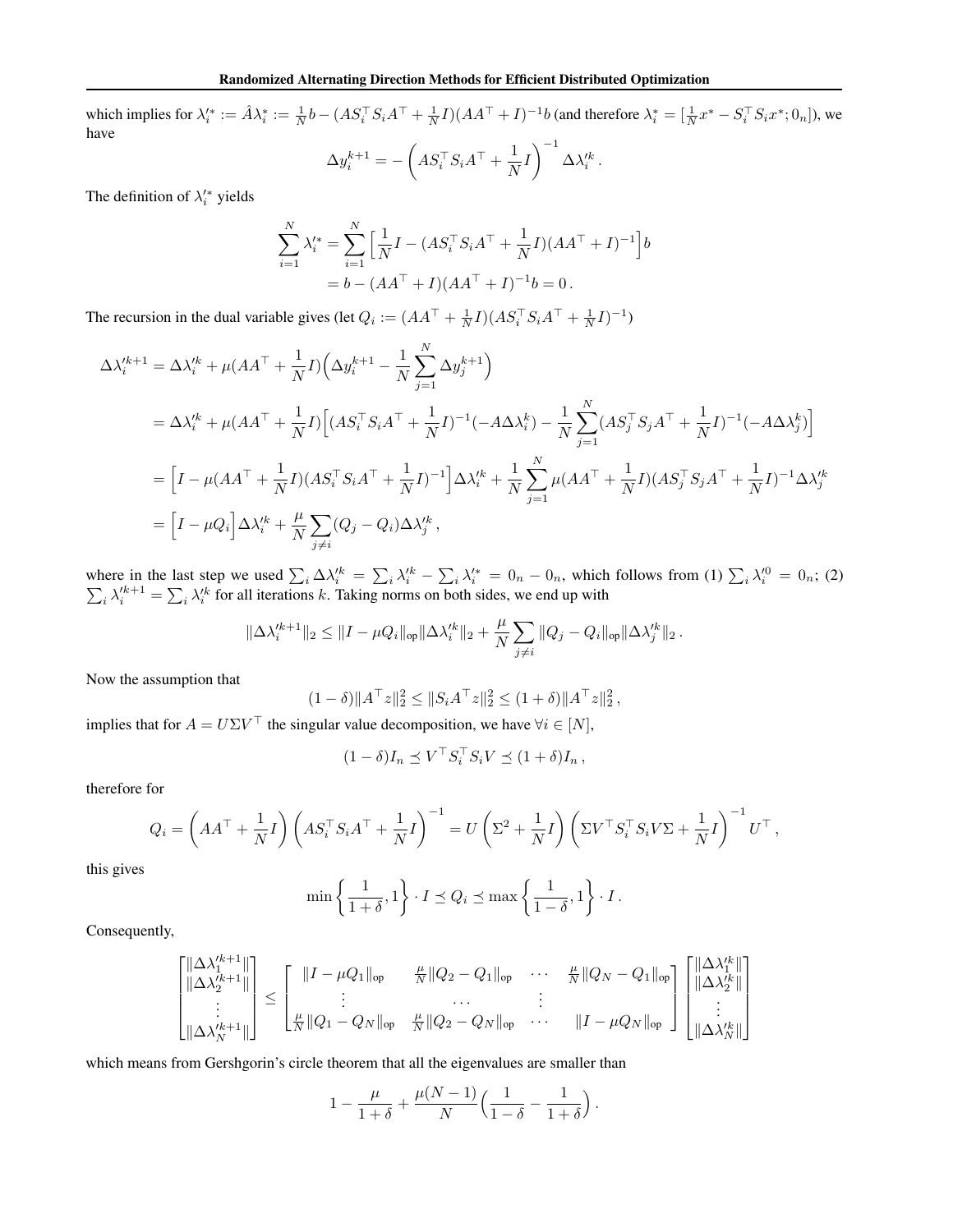<span id="page-13-0"></span>Picking stepsize  $\mu = \frac{(1+\delta)(1-\delta)}{1-\frac{N-1}{N}\frac{2\delta}{1-\delta}}$ , using the assumption that  $d/n < 1/(3N-2)$ , we have

$$
\sum_{i=1}^N \|\Delta \lambda_i'^{k+1}\|_2^2 \leq \delta^2 \cdot \sum_{i=1}^N \|\Delta \lambda_i'^{k}\|_2^2.
$$

Convergence in  $\{y_i\}$  follows trivially from convergence in  $\{\lambda_i\}$  since (let  $x_i^{k+1} = A^\top y_i^{k+1}$ )

$$
\sum_{i=1}^{N} g(x_i^{k+1}) - g(x^*) = \frac{1}{2} \|\sum_{i=1}^{N} \Delta x_i^{k+1}\|_{A^{\top} A + I}^2
$$
\n
$$
= \frac{1}{2} \|\sum_{i=1}^{N} A^{\top} \Delta y_i^{k+1}\|_{A^{\top} A + I}^2
$$
\n
$$
= \frac{1}{2} \left\|\sum_{i=1}^{N} A^{\top} (AS_i^{\top} S_i A^{\top} + \frac{1}{N} I)^{-1} \Delta \lambda_i^k \right\|_{A^{\top} A + I}^2
$$
\n
$$
\leq \frac{1}{2} \max_{j} \left\| (AS_j^{\top} S_j A^{\top} + \frac{1}{N} I)^{-1} A (A^{\top} A + I) A^{\top} (AS_j^{\top} S_j A^{\top} + \frac{1}{N} I)^{-1} \right\|_{op} \cdot \sum_{i=1}^{N} \|\Delta \lambda_i^k\|_2^2
$$
\n
$$
\leq \left(1 + \frac{1}{\lambda_{\min}(A)^2}\right) \frac{1}{2(1 - \delta)^2} \times \delta^{2k} \cdot \sum_{i=1}^{N} \|\Delta \lambda_i^{\prime 0}\|_2^2.
$$

Using  $\lambda_i^{\prime 0} = 0_n \,\forall i$  and

$$
\begin{aligned} \|\lambda_i^{\prime*}\|_2^2 &= \left\|\frac{1}{N}b - (AS_i^\top S_iA^\top + \frac{1}{N}I)(AA^\top + I)^{-1}b\right\|_2^2 \\ &= \|\frac{1}{N}AA^\top y^* - AS_i^\top S_iA^\top y^*\|_2^2 \\ &\le \left(1 + \delta - \frac{1}{N}\right)^2 \lambda_{\text{max}}(A)^2 \|y^*\|_2^2 \end{aligned}
$$

finish the proof.

## B. Regularized Least Squares

## B.1. Convergence Analysis

We begin by presenting the proof for the convergence guarantee of Algorithm [3,](#page-4-0) as stated in Theorem [4.](#page-4-0)

*Proof.* Optimality conditions from step 1 and 2 imply that

$$
A^{\top} S_1^{\top} S_1 A x_{k+1} = \lambda'_k + A^{\top} S_1^{\top} S_1 b - \frac{\nabla g(x_{k+1})}{2},
$$
  

$$
A^{\top} S_2^{\top} S_2 A y_{k+1} = -\lambda'_k + A^{\top} S_2^{\top} S_2 b - \frac{\nabla g(y_{k+1})}{2}.
$$

Now since

$$
A^{\top}(Ax^* - b) + \nabla g(x^*) = 0 \quad \text{and} \quad A^{\top}(Ay^* - b) + \nabla g(y^*) = 0,
$$
 (18)

define  $\Delta_{x_k} = x_k - x^*$  and  $\Delta_{y_k} = y_k - y^*$ , (note trivially  $x^* = y^*$ ) we have

$$
A^{\top} S_1^{\top} S_1 A \Delta_{x_{k+1}}
$$
  
=  $\lambda'_k + A^{\top} S_1^{\top} S_1 b - \frac{\nabla g(x_{k+1})}{2} - A^{\top} S_1^{\top} S_1 A x^*$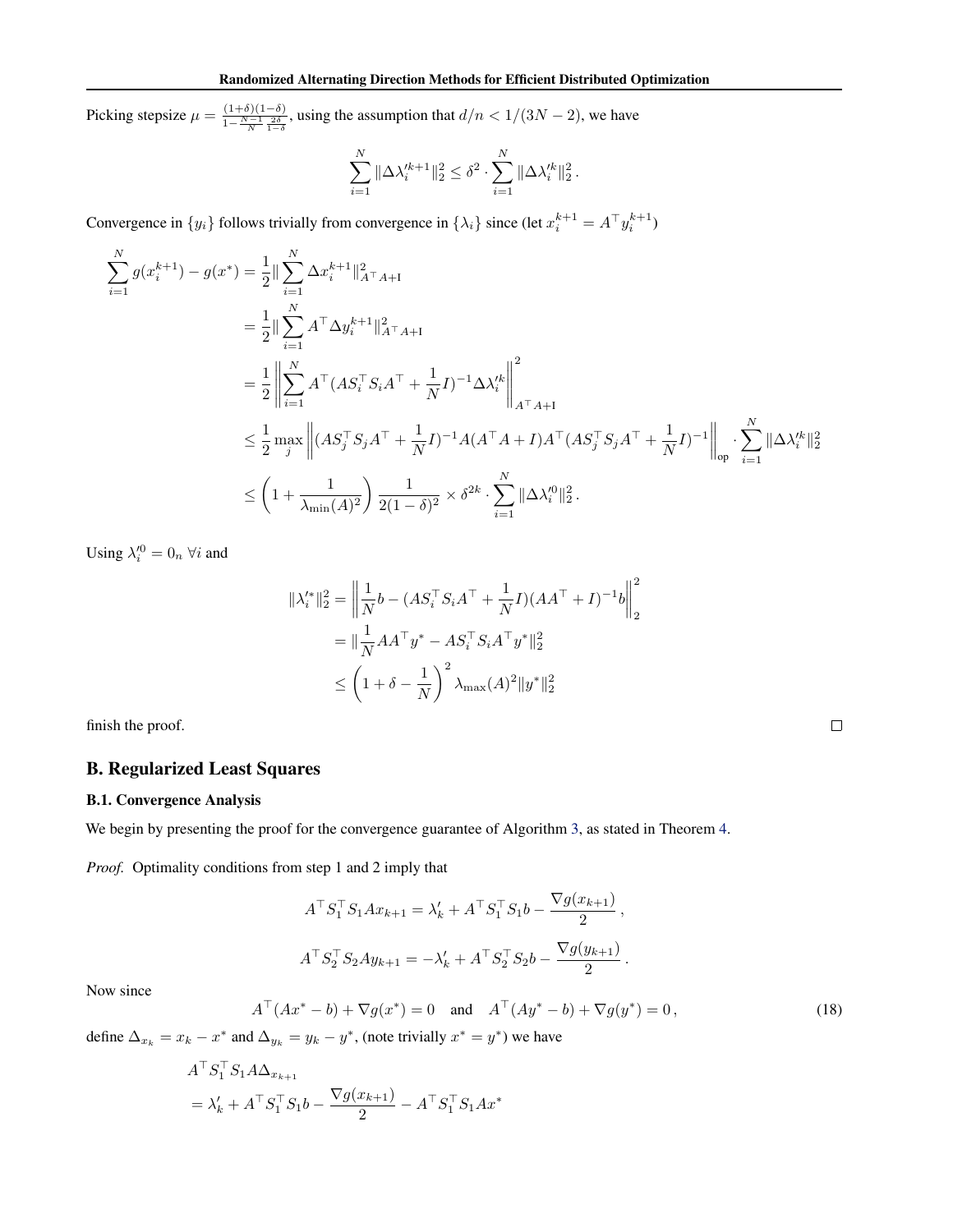$$
= \lambda'_{k} + A^{\top} S_{1}^{\top} S_{1} b - \frac{\nabla g(x_{k+1})}{2} - A^{\top} S_{1}^{\top} S_{1} A[(A^{\top} A)^{-1} (A^{\top} b - \nabla g(x^{*}))]
$$
  
\n
$$
= \lambda'_{k} + A^{\top} S_{1}^{\top} S_{1} b^{\perp} - \frac{\nabla g(x_{k+1})}{2} + A^{\top} S_{1}^{\top} S_{1} A(A^{\top} A)^{-1} \nabla g(x^{*})
$$
  
\n
$$
= \lambda'_{k} + A^{\top} S_{1}^{\top} S_{1} b^{\perp} + \nabla g(x^{*}) - \frac{1}{2} \nabla g(x_{k+1}) - (A^{\top} S_{2}^{\top} S_{2} A)(A^{\top} A)^{-1} \nabla g(x^{*})
$$
  
\n
$$
= \lambda'_{k} + A^{\top} S_{1}^{\top} S_{1} b^{\perp} + \nabla g(x^{*}) - \frac{1}{2} \nabla g(x_{k+1}) + (A^{\top} S_{2}^{\top} S_{2} A)(A^{\top} A)^{-1} A^{\top} (Ax^{*} - b),
$$

where we let  $b^{\perp} := b - (A^{\top}A)^{-1}A^{\top}b$  and used  $A^{\top}S_1^{\top}S_1A + A^{\top}S_2^{\top}S_2A = I$ . Similarly for  $y_k$ ,

$$
A^{\top} S_2^{\top} S_2 A \Delta_{y_{k+1}} = -\lambda'_k + A^{\top} S_2^{\top} S_2 b^{\perp} + \nabla g(y^*) - \frac{1}{2} \nabla g(y_{k+1}) + A^{\top} S_1^{\top} S_1 A (A^{\top} A)^{-1} A^{\top} (Ay^* - b).
$$

Define

$$
\lambda'^* = -A^{\top} S_1^{\top} S_1 b^{\perp} - \frac{\nabla g(x^*)}{2} - A^{\top} S_2^{\top} S_2 A (A^{\top} A)^{-1} A^{\top} (Ax^* - b)
$$
  
=  $A^{\top} S_2^{\top} S_2 b^{\perp} + \frac{\nabla g(y^*)}{2} + A^{\top} S_1^{\top} S_1 A (A^{\top} A)^{-1} A^{\top} (Ay^* - b).$ 

The last equality is justified by observing that it implies

$$
-\frac{\nabla g(x^*)}{2} - \frac{\nabla g(y^*)}{2} = -\nabla g(x^*) = A^{\top} (Ax^* - b) + A^{\top} b^{\perp} = A^{\top} (Ax^* - b),
$$

which holds in light of [\(18\)](#page-13-0). The recursion then becomes for  $\Delta_{\lambda'_k} = \lambda'_k - \lambda'^*$ ,

$$
A^{\top} S_1^{\top} S_1 A \Delta_{x_{k+1}} = \Delta_{\lambda'_k} + \frac{1}{2} (\nabla g(x^*) - \nabla g(x_{k+1}))
$$
  

$$
A^{\top} S_2^{\top} S_2 A \Delta_{y_{k+1}} = -\Delta_{\lambda'_k} + \frac{1}{2} (\nabla g(y^*) - \nabla g(y_{k+1})).
$$

Using the Mean Value Theorem we can expand  $g(x)$  around  $x^*$  as

$$
\nabla g(x) = \nabla g(x^*) + \int_0^1 \nabla^2 g(x + t\Delta_x) \cdot \Delta x \, dt \,,
$$

and applying the above for  $\Delta_{x_{k+1}}$  and  $\Delta_{y_{k+1}}$  we obtain

$$
\left(A^{\top} S_{1}^{\top} S_{1} A + \frac{1}{2} \int_{0}^{1} \nabla^{2} g(x_{k+1} + t \Delta_{x_{k+1}}) dt\right) \cdot \Delta_{x_{k+1}} = \Delta_{\lambda'_{k}}
$$

$$
\left(A^{\top} S_{2}^{\top} S_{2} A + \frac{1}{2} \int_{0}^{1} \nabla^{2} g(y_{k+1} + t \Delta_{y_{k+1}}) dt\right) \cdot \Delta_{y_{k+1}} = -\Delta_{\lambda'_{k}}
$$

.

Defining the short hand  $H_x$  and  $H_y$  for the integrals on the LHS of the above display we obtain

$$
\Delta_{\lambda'_{k+1}} = \Delta_{\lambda'_{k}} + \mu(A^{\top}A + L \cdot I)(\Delta_{y_{k+1}} - \Delta_{x_{k+1}})
$$
  
=  $[I_n - \mu(A^{\top}A + L \cdot I) ((A^{\top}S_2^{\top}S_2A + H_y)^{-1} + (A^{\top}S_1^{\top}S_1A + H_x)^{-1})] \Delta_{\lambda'_{k}}$   
=  $[I_n - \mu V(\Sigma^2 + L \cdot I) ((\Sigma U^{\top}S_2^{\top}S_2U\Sigma + V^{\top}H_yV)^{-1} + (\Sigma U^{\top}S_1^{\top}S_1U\Sigma + V^{\top}H_xV)^{-1}) V^{\top}] \Delta_{\lambda'_{k}},$ 

where  $A = U\Sigma V^{\top}$  is the singular value decomposition. Now using the assumption that

$$
(1 - \delta) \cdot I_d \preceq U^\top S_i^\top S_i U \preceq (1 + \delta) \cdot I_d \quad \forall i \quad \text{and} \quad m \cdot I_d \preceq \nabla^2 g(x) \preceq L \cdot I_d \,,
$$

we have

$$
\min\left(\frac{1}{1+\delta},1\right)\cdot I \preceq (\Sigma^2 + L\cdot I_d) \cdot (\Sigma U^\top S_i^\top S_i U \Sigma + V^\top H_i V)^{-1} \preceq \max\left(\frac{1}{1-\delta},\frac{L}{m}\right)\cdot I.
$$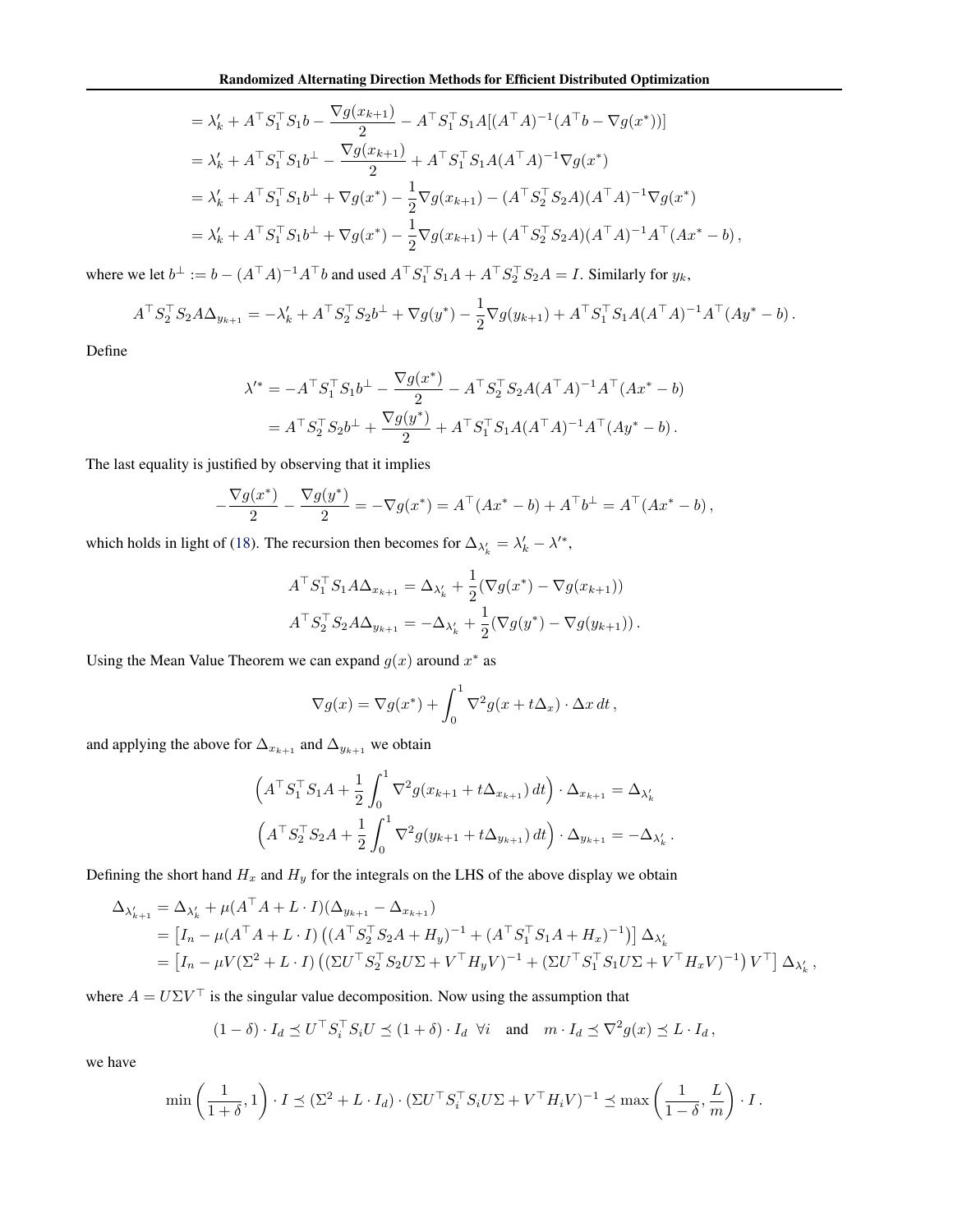Denoting  $u := \max((1 - \delta)^{-1}, L/m)$  and putting things together

$$
\|\Delta_{\lambda'_{k+1}}\|_2 \le \max\left\{ \left| 1 - \left(\frac{2\mu}{1+\delta}\right) \right|, \left| 2\mu \cdot u - 1 \right| \right\} \|\Delta_{\lambda'_k}\|_2.
$$

It is easy to see that  $\mu = \frac{1}{u + (1 + \delta)^{-1}}$  minimizes the expression, yielding geometric convergence

$$
\|\Delta_{\lambda'_{k+1}}\|_2 \le \left(\frac{u(1+\delta)-1}{u(1+\delta)+1}\right) \|\Delta_{\lambda'_k}\|_2,
$$

which in turn gives

$$
\|\Delta_{\lambda'_{k+1}}\|_2 \le \max\left\{\frac{L(1+\delta)-m}{L(1+\delta)+m},\delta\right\} \|\Delta_{\lambda'_k}\|_2.
$$

Convergence in primal variable follows immediately from that for dual variable since by smoothness of the regularizer we have

$$
g(x_k) - g(x^*) = (x_k - x^*)^{\top} \Big( \int_0^1 \int_0^p \nabla^2 g(x^* + z(x_k - x^*)) \, dz \, dp \Big) (x_k - x^*)
$$
  

$$
\leq \int_0^1 \int_0^p L \cdot \|x_k - x^*\|_2^2 \, dz \, dp = \frac{L}{2} \|x_k - x^*\|_2^2.
$$

Therefore in terms of function value

$$
f(x_{k+1}) - f(x^*) \leq \frac{1}{2} ||\Delta x_{k+1}||_{A^\top A + L \cdot 1}^2
$$
  
\n
$$
\leq \frac{1}{2} ||(A^\top S_1^\top S_1 A + H_x)^{-1} \Delta_{\lambda'_k}||_{A^\top A + L \cdot 1}^2
$$
  
\n
$$
\leq \frac{1}{2} ||(A^\top S_1^\top S_1 A + H_x)^{-1} (A^\top A + L \cdot I)(A^\top S_1^\top S_1 A + H_x)^{-1}||_{op} \cdot ||\Delta_{\lambda'_k}||_2^2
$$
  
\n
$$
\leq \frac{\max((1 - \delta)^{-1}, L/m)}{2(\lambda_{\min}^2 (1 - \delta) + m)} \cdot ||\Delta_{\lambda'_k}||_2^2
$$
  
\n
$$
\leq \frac{\max((1 - \delta)^{-1}, L/m)}{2(\lambda_{\min}^2 (1 - \delta) + m)} \cdot \left(\max \left\{ \frac{L(1 + \delta) - m}{L(1 + \delta) + m}, \delta \right\} \right)^{2k} \cdot ||\lambda'^*||_2^2,
$$

where in the above

$$
\begin{split} \|\lambda'^*\|_2^2 &= \|A^\top S_2^\top S_2 b^\perp - \frac{1}{2} A^\top (Ax^* - b) + A^\top S_1^\top S_1 P_A (Ax^* - b) \|_2^2 \\ &= \left\| \frac{1}{2} A^\top S_1^\top S_1 (Ax^* - b) - \frac{1}{2} A^\top S_2^\top S_2 (Ax^* - b) \right\|_2^2 \\ &\le \frac{1}{2} \|A^\top S_1^\top S_1 (Ax^* - b) \|_2^2 + \frac{1}{2} \|A^\top S_2^\top S_2 (Ax^* - b) \|_2^2 \\ &\le \|A^\top (Ax^* - b) \|_2^2 = \|\nabla g(x^*) \|_2^2, \end{split}
$$

and we used partial isometry of  $S_i$ . Convergence in  $y_k$  follows analogously.

## B.2. Handling Non-smooth Penalty

For non-smooth penalty such as  $\ell_1$  norm, we can consider log-sum-exp function (with parameter  $\mu$ ) as smooth surrogate. Since  $|x_i| = \max(x_i, -x_i, 0)$ , we have

$$
||x||_1 = \sum_{i=1}^d |x_i| \simeq \sum_{i=1}^d \mu \log(e^{x_i/\mu} + e^{-x_i/\mu} + 1) - \mu \log 3.
$$

Furthermore, since  $f(x) - f^* \le f_\mu(x) - f_\mu^* + \log(3)\mu d$ , to achieve  $\epsilon$ -accuracy, it suffices to pick  $\mu$  such that  $\log(3)\mu d \le \frac{\epsilon}{2}$ and solve the smoothed objective to  $\epsilon_{\mu} = \frac{\epsilon}{2}$  precision and the smoothness parameter of  $f_{\mu}$  becomes  $L_{\mu} = \frac{2d}{\mu}$ . In particular, note that this function is both twice-differentiable and strictly convex, and  $\mu$  can be decreased gradually during optimization. Similar smoothing techniques can be applied to  $\|\cdot\|_2$  and  $\|\cdot\|_{TV}$ , for example.

 $\Box$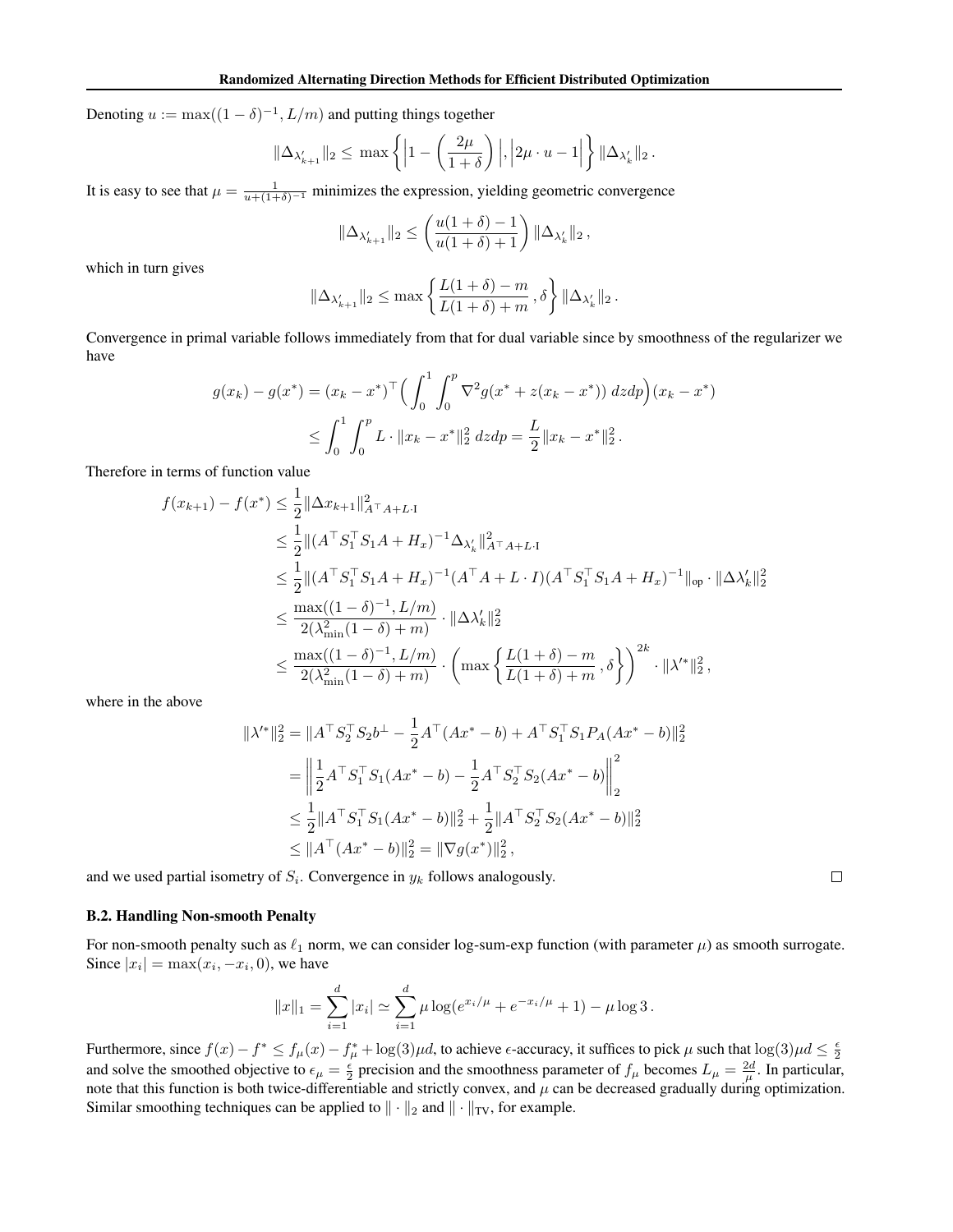#### B.3. Inexact Inner Minimization

In practice, one might want to call iterative solver for solving step 1 and 2 in Algorithm [3](#page-4-0) approximately, which will incur an additive term in the convergence rate bound, under appropriate conditions on the sub-optimality gap. Suppose at each iteration, the algorithm outputs an approximate minimizer  $\tilde{x}_{k+1}$  such that

$$
|| (A^{\top} A + L \cdot I) \cdot (\tilde{x}_{k+1} - x_{k+1}) ||_2 \le \epsilon \cdot || (A^{\top} A + L \cdot I) \cdot \Delta_{x_{k+1}} ||_2
$$

and similarly for  $y_{k+1}$ . Repeating the same argument in this case the error recursion for the dual parameter becomes

$$
\|\Delta_{\lambda'_{k+1}}\|_{2} = \|\Delta_{\lambda'_{k}} + \mu(A^{\top}A + L \cdot I)(\Delta_{\tilde{y}_{k+1}} - \Delta_{\tilde{x}_{k+1}})\|_{2}
$$
  
\n
$$
\leq \left\| (I_{n} - \mu(A^{\top}A + L \cdot I) \left[ (A^{\top}S_{2}^{\top}S_{2}A + H_{y})^{-1} + (A^{\top}S_{1}^{\top}S_{1}A + H_{x})^{-1} \right] ) \Delta_{\lambda'_{k}} \right\|_{2}
$$
  
\n
$$
+ \mu \left\| (A^{\top}A + L \cdot I)(\tilde{x}_{k+1} - x_{k+1}) \right\|_{2} + \mu \left\| (A^{\top}A + L \cdot I)(\tilde{y}_{k+1} - y_{k+1}) \right\|_{2}
$$
  
\n
$$
\leq \max \left\{ \left| 1 - \left( \frac{2\mu}{1+\delta} \right) \right|, \left| 2\mu \cdot u - 1 \right| \right\} \cdot \|\Delta_{\lambda'_{k}}\|_{2} + \mu \epsilon \|(A^{\top}A + L \cdot I) \cdot \Delta_{x_{k+1}}\|_{2} + \mu \epsilon \|(A^{\top}A + L \cdot I) \cdot \Delta_{y_{k+1}}\|_{2}
$$
  
\n
$$
\leq \max \left\{ \left| 1 - \left( \frac{2\mu}{1+\delta} \right) \right|, \left| 2\mu \cdot u - 1 \right| \right\} \cdot \|\Delta_{\lambda'_{k}}\|_{2} + \mu \epsilon \|(A^{\top}A + L \cdot I) \cdot (A^{\top}S_{1}^{\top}S_{1}A + H_{x})^{-1} \Delta_{\lambda'_{k}} \right\|_{2}
$$
  
\n
$$
+ \mu \epsilon \|(A^{\top}A + L \cdot I) \cdot (A^{\top}S_{2}^{\top}S_{2}A + H_{y})^{-1} \Delta_{\lambda'_{k}} \right\|_{2}
$$
  
\n
$$
\leq \left[ \max \left\{ \left| 1 - \left( \frac{2\mu}{1+\delta} \right) \right|, \left| 2\mu \cdot u - 1 \right| \right\} + 2\mu \epsilon \cdot u \right] \cdot \|\Delta_{\lambda'_{k}}\|_{2
$$

This implies that (again picking  $\mu = \frac{1}{u + (1 + \delta)^{-1}}$ ),

$$
\|\Delta_{\lambda_{k+1}'}\|_2 \leq \left(\frac{u(1+\delta)-1}{u(1+\delta)+1}+\frac{2\epsilon u(1+\delta)}{u(1+\delta)+1}\right)\|\Delta_{\lambda_k'}\|_2 \leq \max\left\{\frac{(2\epsilon+1)L(1+\delta)-m}{L(1+\delta)+m}\,,\,\delta+\epsilon\delta+\epsilon\right\}\|\Delta_{\lambda_k'}\|_2\,.
$$

The relative error criterion implies that the minimization should be carried out more accurately as we approach the minimizer.

### B.4. Additional Use Cases

In general we have the following primal-dual pairs, where  $f^*(\cdot)$  denotes the Fenchel dual of the function  $f(\cdot)$ :

$$
\begin{aligned}\n\text{minimize}_{x} \quad P(x) &:= f(x) + \delta_{\mathcal{C}}(Ax - b) \\
\text{maximize}_{z} \quad D(z) &:= -b^{\top}z - \delta_{\mathcal{C}}^{*}(z) - f^{*}(-A^{\top}z)\n\end{aligned}
$$

Taking  $f(\cdot) = \frac{1}{2} || \cdot ||_2^2$ , and C to be the unit  $|| \cdot ||$ -ball for example, we will have  $\delta_{\mathcal{C}}^*(z) = ||z||_*$  (where  $|| \cdot ||_*$  denotes the dual norm), therefore we can equivalently write the dual problem as (assuming A is full row-rank with  $d > n$ )

minimize<sub>z</sub> 
$$
\frac{1}{2} ||A^{\dagger}b - (-A^{\top}z)||_2^2 + ||z||_*
$$
,

which is another quadratic problem with a different regularizer, therefore the above procedure can be brought to bear on a broader class of problems by looking at the dual.

Moreover, we have the primal-dual pairs

$$
\min_{x} \frac{1}{2} ||Ax - b||_2^2 + g(x) \Longleftrightarrow \max_{y} -\frac{1}{2} ||y||^2 + y^\top b - g^*(-A^\top y),
$$

where  $g^*(\cdot)$  denotes the convex conjugate of  $g(\cdot)$ . Therefore the dual problem  $y^* = \arg \min_y \frac{1}{2} ||y - b||^2 + g^*(-A^{\top}y)$  is another regularized least squares problem, for which the above procedure can potentially benefit from.